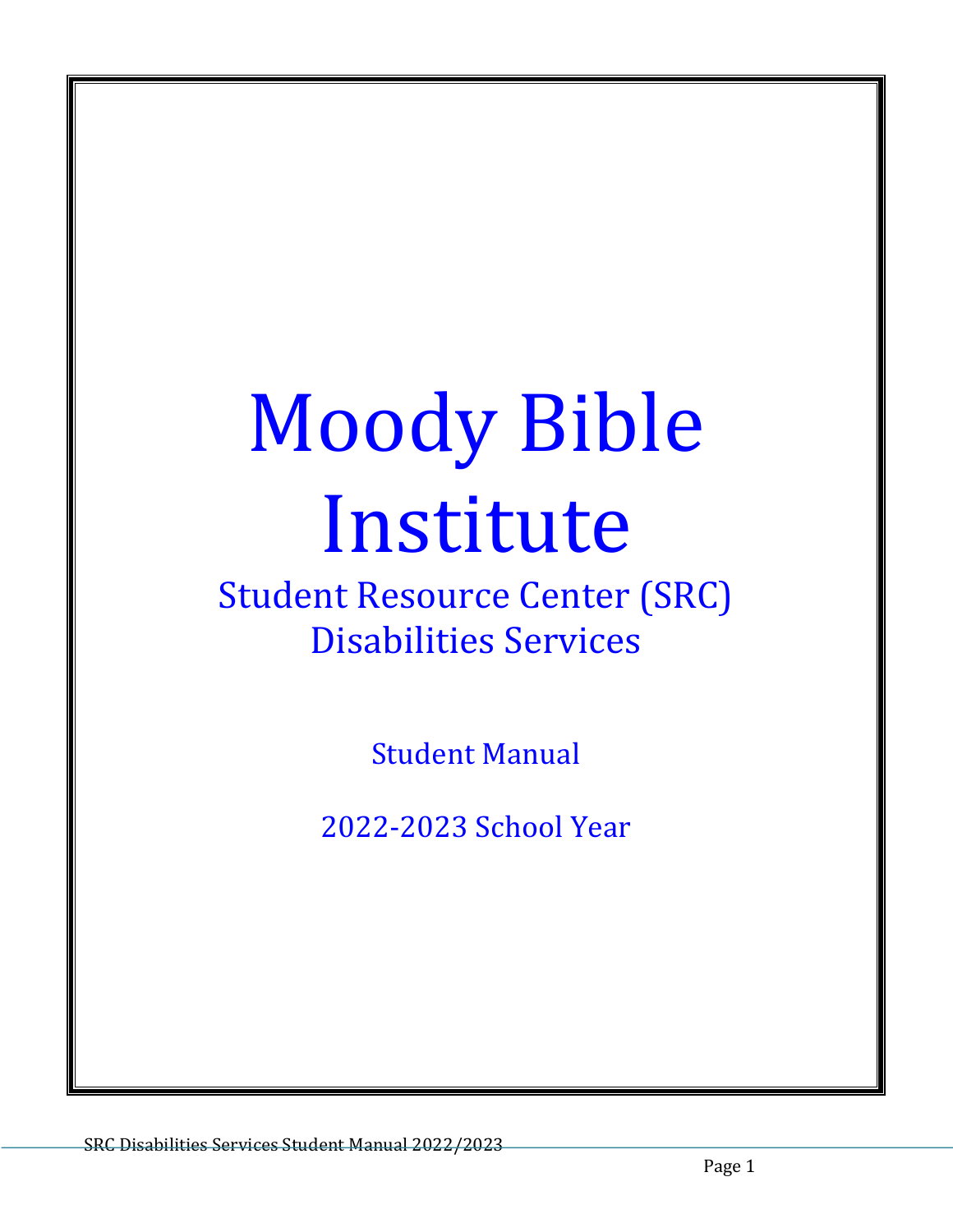# **Table of Contents**

#### **Policy on Disability and Accessibility for Students**

#### **Mission of SRC**

**Moody's Disability Coordinator Contact Information**

**Student Eligibility**

#### **SRC Privacy Policy**

**Accommodations Process: How to Register with the Student Resource Center, Documentation Guidelines, and Notification to Instructors, Carryover of Accommodations to Following Semesters.**

#### **Services & Accommodations**

- Service Animal Policy
- Emotional Support Animal Policy
- Early Registration
- Sign Language Interpreters/Real Time Captioning
- Alternative Text Formats
- Recording Policy
- Reduced Course Load Policy
- Disability Services Class Absence Policy
- Course Substitution Policy
- General Housing Policy
- Temporary Accommodations
- Extended Time on Assignments Policy
- Extended Test Time & Other Testing
- Equipment
- Computer with Adaptive Programs
- Note Taking
- Classroom Accommodations
- Physical Modifications
- Meal Plan Accommodations
- Disability Accommodations for Study Abroad Programs

#### **Change of Information**

#### **Grievance Procedure**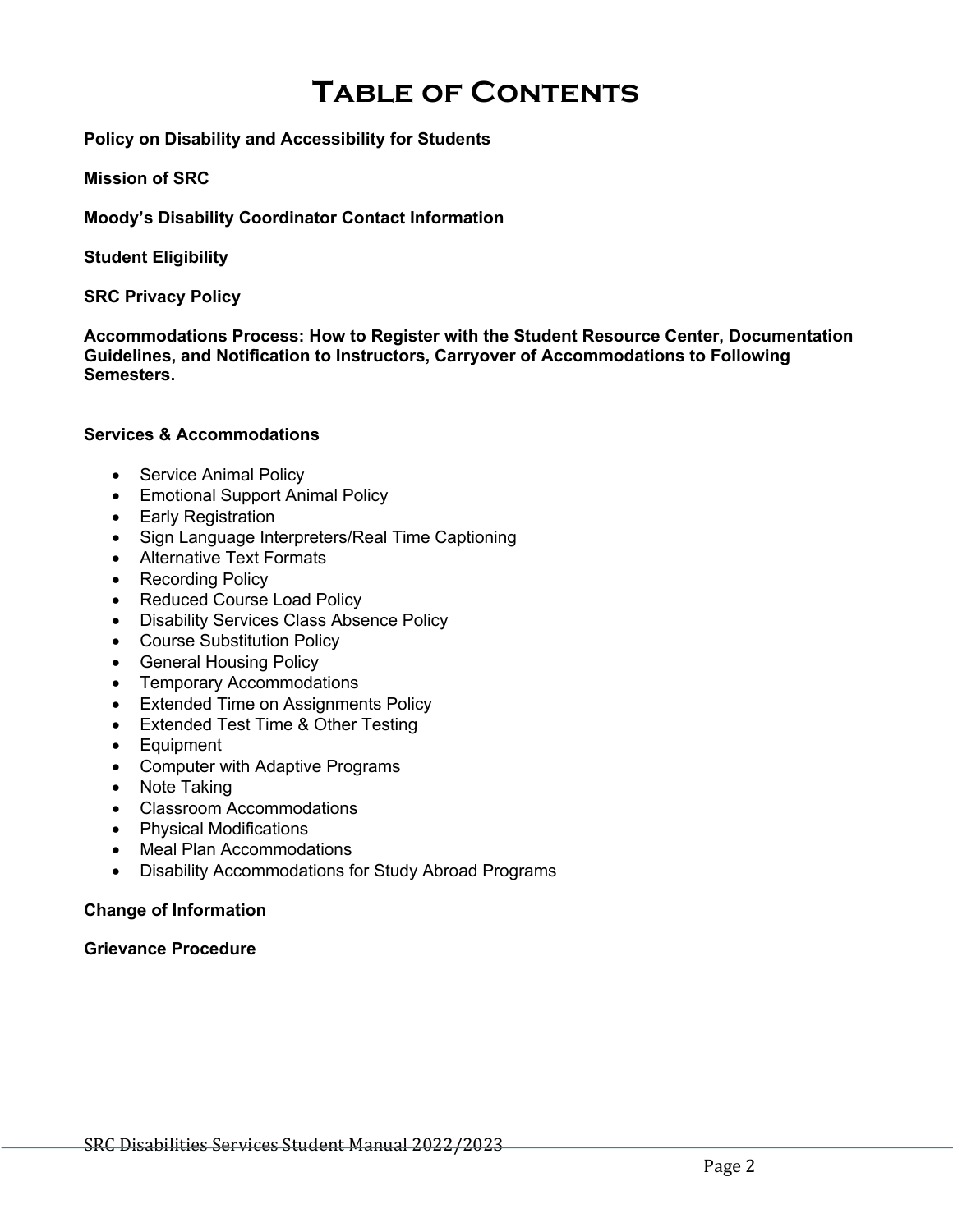# **Policy on Disability and Accessibility for Students**

The Moody Bible Institute of Chicago ("Moody") is committed to providing access to all individuals under the terms of the Americans with Disabilities Act (ADA) which states that "no individual shall be discriminated against on the basis of disability in the full and equal enjoyment of goods, services, facilities, privileges, advantages, and accommodations of any place of public accommodations," and Section 504 of the Rehabilitation Act of 1973 which states that "no qualified handicapped individual in the United States…shall, solely by reason of his (or her) handicap, be excluded from participation in, be denied the benefits of, or be subject to discrimination under any program or activities receiving federal financial assistance."

The SRC (Student Resource Center) works with Moody's various departments to ensure that no qualified students with disabilities are denied the benefit of, excluded from participation in, or otherwise subjected to discrimination, because of the absence of reasonable accommodations. The SRC serves as a clearinghouse for information concerning students with disabilities and works with faculty and staff to increase understanding of disability issues and their importance in higher education. The SRC keeps department heads and administrators notified of technological advances, and in conjunction with Moody's office of the General Counsel, new regulations and new interpretations of the law.

# **The SRC's Mission**

The mission of the Student Resource Center (SRC) is to avoid discrimination of students with disabilities by providing support and reasonable accommodations that will enable them to fully participate in programs and services that are available to Moody students. The SRC will also inform and update departments on the various types of accommodations that might be available for students with disabilities and will educate students about their rights and responsibilities by encouraging each student to be involved in his/her college career decisions.

# **Contact Information**

The Assistant Dean of the SRC is responsible for coordinating Moody's compliance with the ADA and Section 504 of the Rehabilitation Act as Moody's Disability Coordinator and can be contacted with general questions regarding accommodations. Moody's Disability Coordinator's contact information is as follows:

Gayla Gates Assistant Dean of SRC ggates@moody.edu Office 304, Smith Bldg. 820 N. LaSalle Blvd. Chicago, Illinois 60610-3284 312/329-2177 (phone) 312/329-4479 (Fax)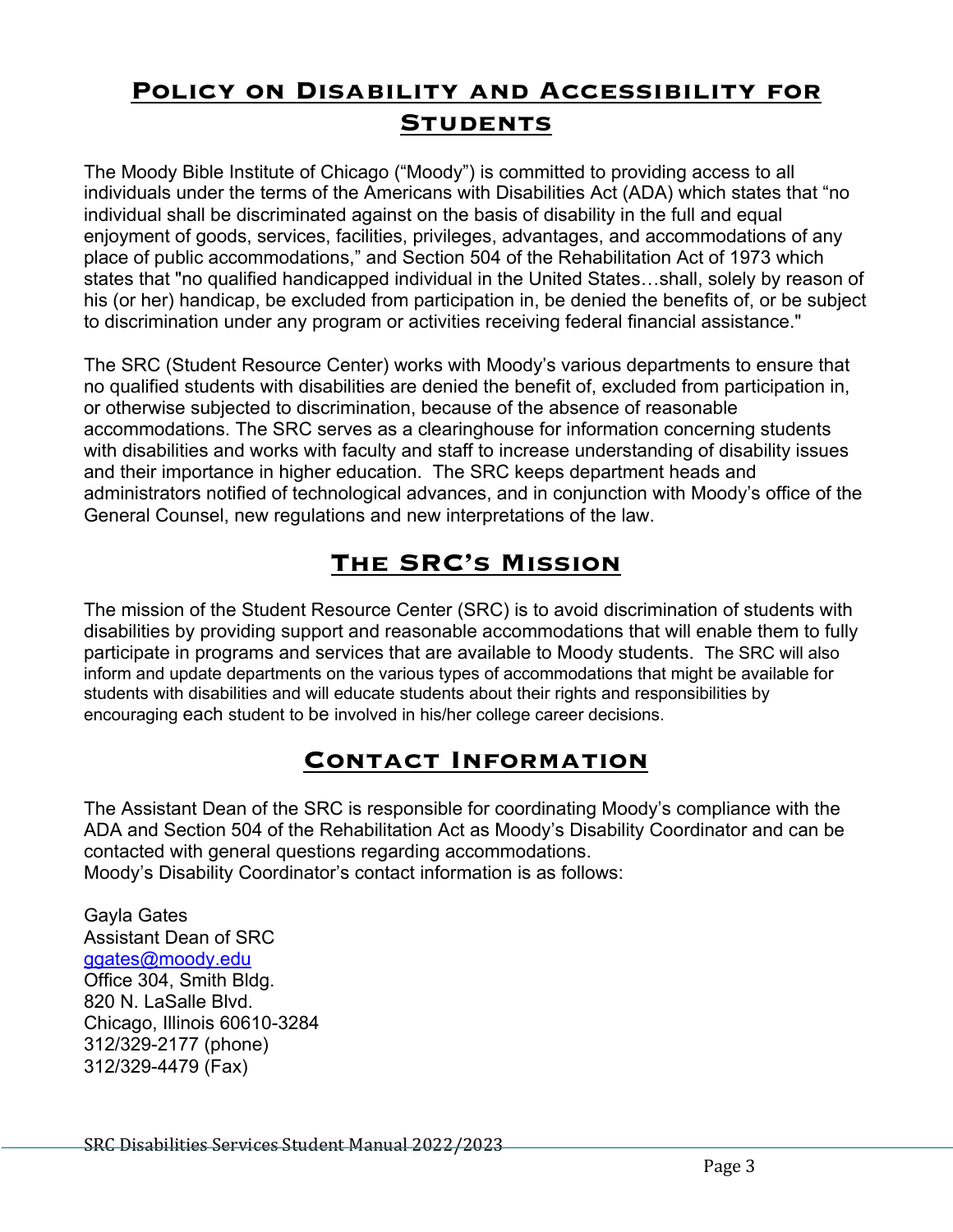# **Student Eligibility**

The SRC offers services, including helping to arrange for reasonable accommodations, for students who are currently enrolled at Moody who provide sufficient evidence of a disability with a functional limitation that impacts the student in the academic setting, and who are otherwise qualified individuals with a disability under the ADA and Section 504 of Rehabilitation Act. An individual is considered an individual with a disability if he or she:

- 1) has a physical or mental impairment that substantially limits one or more of the major activities of such individuals; **and**
- 2) has a record of such an impairment; **or**
- 3) is regarded as having such an impairment

**Prior to receiving any accommodations, students must register with the SRC and be approved for accommodations. Students requesting accommodations under this Policy should contact the disability coordinator listed above. Notifying or providing documentation of disability directly to instructors is not sufficient. The student must first be approved through the SRC. Please review the Accommodations Process section of this policy for information on how to register with the SRC and the accommodations process.**

# **SRC Privacy Policy**

Information presented to the SRC office in support of the student's request for consideration and accommodation as a person with a disability is considered private and sensitive and will be handled accordingly. This information in the SRC office is part of the student's FERPA record; as such, disability-related information will be shared with other institutional personnel only when there is a legitimate educational interest.

The SRC is responsible for receiving and holding disability-related information regarding students in order to guard against the unintentional disclosure of sensitive information. It is generally inappropriate for copies of the student's documentation of disability to be requested or held elsewhere on campus.

# **Accommodations Process – Registering, Requesting and Notifying Instructors**

#### **Registration: How to Register with The SRC**

Students requesting accommodations due to a disability must register with the SRC by completing a registration form available here online Registration Form [or in the SRC], providing documentation detailing his/her disability and interviewing with SRC staff.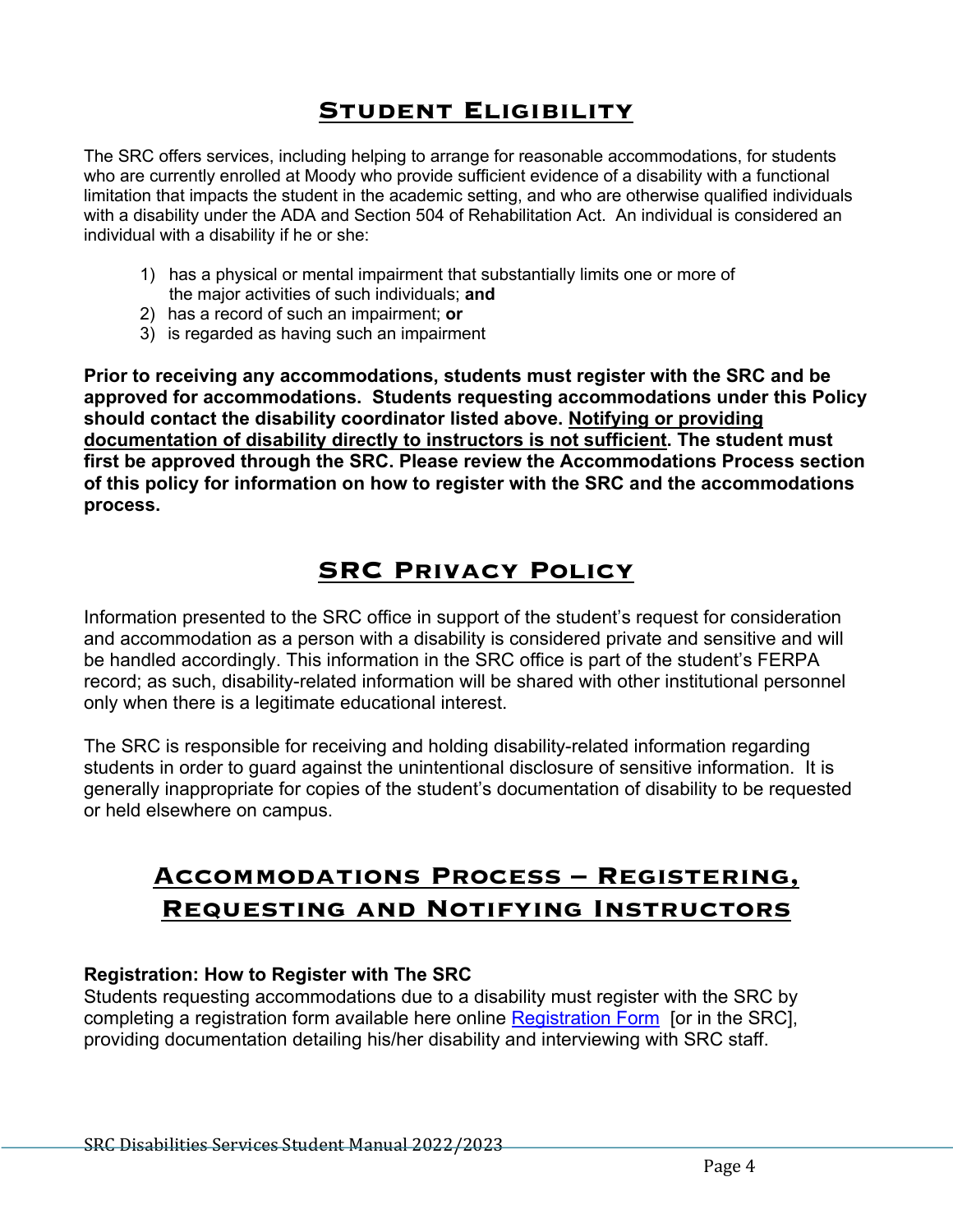In general, requests for accommodations must be made well in advance of the needed accommodation, or as soon as possible after the need for an accommodation arises. Please note some requests need more time than other requests, and specific deadlines may apply.

# **Documentation Guidelines:**

In order to provide reasonable and appropriate academic accommodations to Moody students with disabilities, the SRC requires that students submit documentation and other supporting evidence of their disability.

Documentation must establish the presence of a disability, identify the functional impact to the student, and explain the link between the functional impact and the need for the requested accommodations. The SRC will give careful consideration of the opinions and recommendations of the student's treating physical or mental health professional, if available, along with the opinions of the healthcare professionals consulted by the SRC. The SRC encourages students to provide any other information the student believes is relevant to the determination.

All diagnostic reports must include the names and titles of the evaluators.

Documentation may include (but is not limited to) the following:

- A standardized measure of general intelligence (i.e., WISC-III).
- Results of academic achievement tests (i.e. Woodstock Johnson Psycho Educational Battery Revised; Tests of Achievement, etc.).
- Results of specialized testing in perceptual, processing, and motor skills, as appropriate.
- A case history, including input from parents, teachers, previous records, and/or the student.
- A description of any recommended accommodation(s).

If the submitted documentation does not include sufficient information for the SRC to determine whether an accommodation is necessary, the SRC will inform the student in writing of the insufficiency and may request additional information, including speaking directly with the individual supplying any third-party verification.

With regard to learning disabilities, there must be sufficient, competent evidence of a specific learning disability. Individual "learning styles" and "learning differences" in and of themselves do not constitute a learning disability. Moody may request additional information on how the student's disability affects a major life activity; and information on how the disability affects your academic performance. The documentation should provide enough information for Moody to determine an appropriate academic adjustment. If necessary, a student can be referred to community agencies for comprehensive testing (at the cost/responsibility of the student).

# **Interview with SRC Staff, Individualized Assessment and Letters of Accommodation**

After registration and submission of the required documents, the student will meet with SRC staff in person, by phone or online to discuss the requested accommodations. The SRC will conduct an individualized assessment for each student and determine whether, and what, reasonable accommodations can be made that would be effective and allow the student to continue to attend classes and otherwise participate in their educational programs.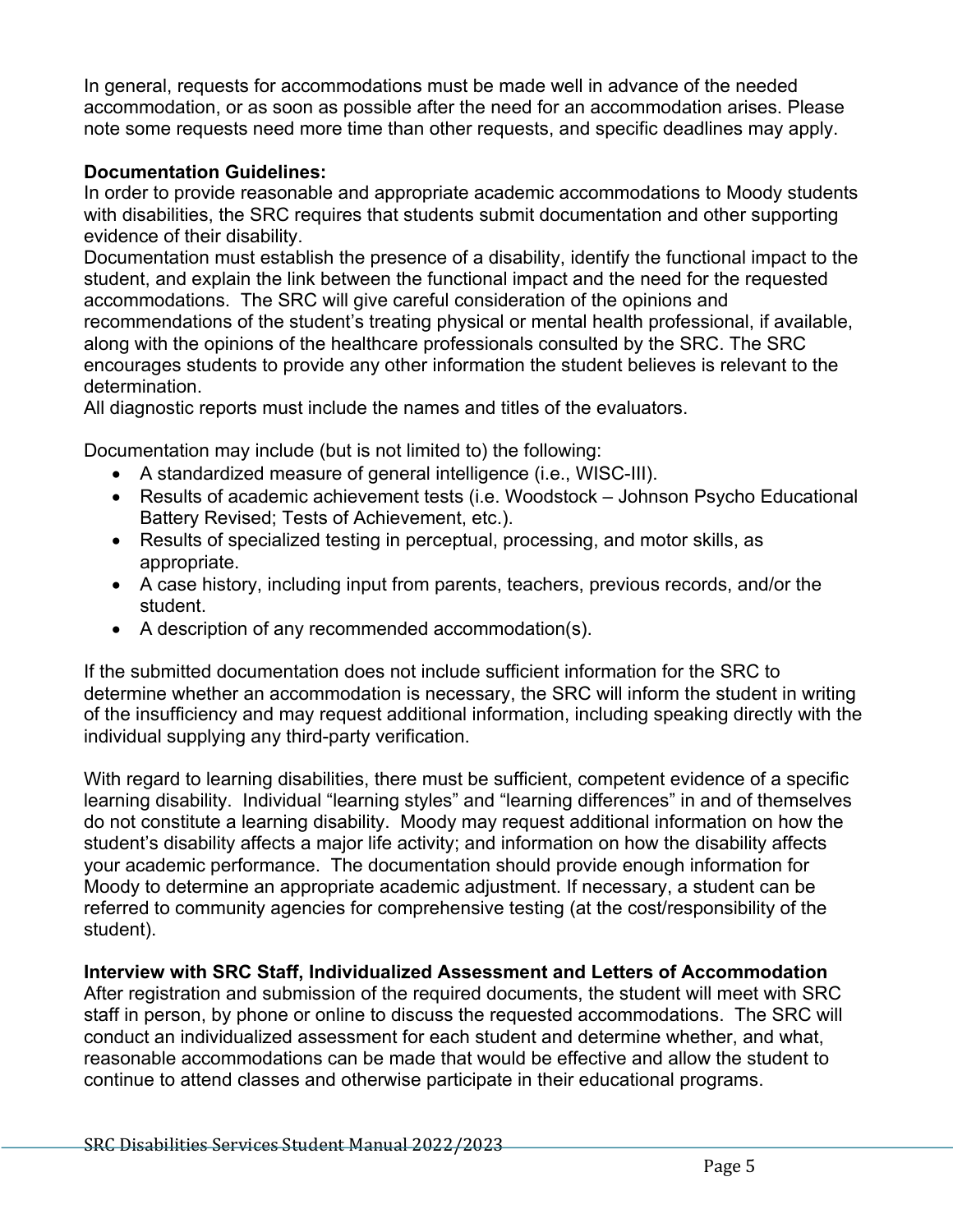Approved accommodations will be finalized after the student's meeting with the SRC and the Disability Coordinator will issue a Letter of Accommodation ("LOA") listing the approved accommodations.

#### **No Retroactive Accommodations**

Please be aware that **accommodations are not retroactive**, nor will they apply prior to the student presenting the instructor with the LOA from the SRC.

## **Notification to Instructors:**

ACADEMIC ACCOMMODATIONS FOR A PARTICULAR COURSE WILL NOT BEGIN UNTIL THE STUDENT PRESENTS THEIR LETTER OF ACCOMMODATION TO THE APPROPRIATE INSTRUCTOR! Students are responsible for providing the LOA to their instructors for each new course and contacting them directly in person, by email, or phone to discuss their approved accommodations the first day available at the beginning of each new course.

# **Carry-Over of Academic Accommodations**

Academic accommodations will not be automatically carried over from one academic year to the next. In order to receive the academic accommodations a student received in the prior academic year, the student should request an updated LOA before the second week of each new academic year or as soon as possible.

# **Services and Accommodations**

# **General Residential Animal Policy**

Animals, including pets, are not permitted in Moody Bible Institute buildings or residences with the exception of Service Animals, approved Emotional Support Animals and animals approved as reasonable accommodation for individuals with disabilities. Students with disabilities who require the use of Service Animals or Emotional Support Animals as a reasonable accommodation may be permitted to bring such animals on campus provided they comply with the College's policies regarding such animals. Students who seek to have a Service or Emotional Support Animal in residence must first contact the Student Resource Center. The Student Resource Center will determine, on a case-by-case basis, and in collaboration with other offices on campus, whether to approve the student's request for a Service or Emotional Support Animal in residence. In making this determination, the Student Resource Center will consider the needs of the student, as well as the impact of the animal on the campus community. The animal must not be in residence prior to approval by the Student Resource Center.

Moody Bible Institute allows only one Service Animal or Emotional Support animal per individual or housing unit. The approval of a request is also animal-specific and is not transferable to another animal. A residential student seeking to keep an Animal in housing must make a formal request to the Student Resource Center by the housing deadline established prior to Room Lottery. The review process may take 30 days or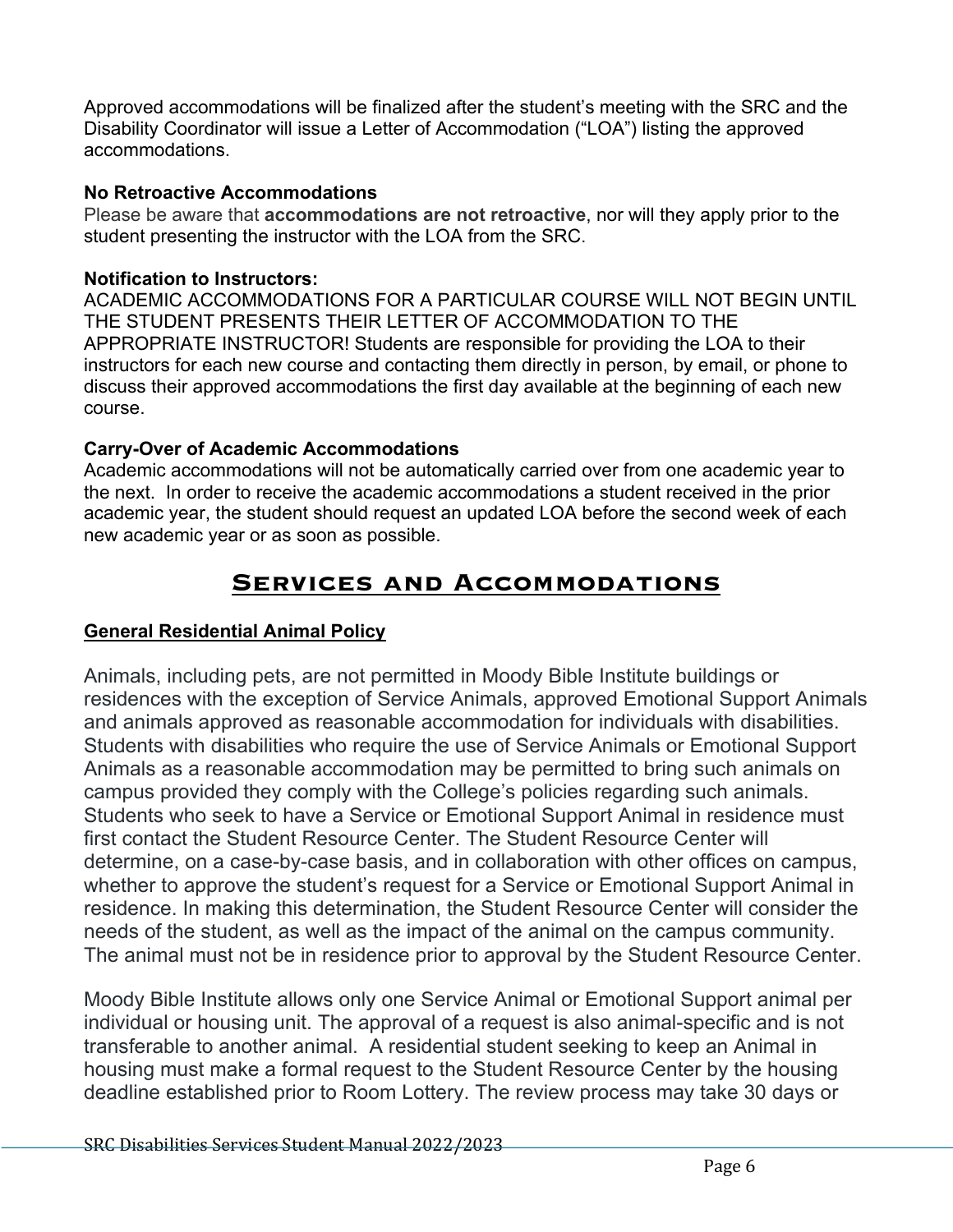more. Accordingly, students should submit their requests to the Student Resource Center at least 30 days prior to the date the student would like to bring the animal to housing.

# **Service Animal Policy**

The Moody Bible Institute of Chicago ("Moody") complies with the Americans with Disabilities Act (ADA) and Section 504 of the Rehabilitation Act of 1973 (Section 504). Among other things, the ADA and Section 504 require Moody to make reasonable modifications to its policies, practices, or procedures to permit the use of a Service Animal by a student, faculty, staff or visitor with a disability.

# **Definition of Service Animal**

The ADA defines a Service Animal as "any dog that is individually trained to do work or perform tasks for the benefit of an individual with a disability, including a physical, sensory, psychiatric, intellectual, or other mental disability." Importantly, other species of animals, whether wild or domestic, trained or untrained, are not Service Animals for the purposes of the ADA. However, under certain conditions, Moody will make reasonable modifications for a miniature horse that has been individually trained to do work or perform tasks for the benefit of the individual with a disability.

The service animal must be under the control of the handler at all times and cannot be unattended to disturb others. Complaints about a Service Animal will be addressed by the Assistant Dean Student Resource Center and Dean of Residence Life.

When assessing whether a dog is a Service Animal individually trained to do work or perform tasks for the benefit of an individual with a disability, the dog must be trained to do work or perform tasks that are directly related to the individual's disability. Examples of work or tasks include, but are not limited to, the following:

- assisting individuals who are blind or have low vision with navigation and other tasks;
- alerting individuals who are deaf or hard of hearing to the presence of people or sounds
- providing non-violent protection or rescue work;
- pulling a wheelchair;
- assisting an individual during a seizure;
- alerting individuals to the presence of allergens;
- retrieving items such as medicine or the telephone;
- providing physical support and assistance with balance and stability to individuals with mobility disabilities; and
- assisting persons with psychiatric and neurological disabilities by preventing or interrupting impulsive or destructive behaviors. The crime deterrent effects of a dog's presence and the provision of emotional support, well-being, comfort, or companionship do not constitute work or tasks for purposes of determining if a dog is a Service Animal under this policy.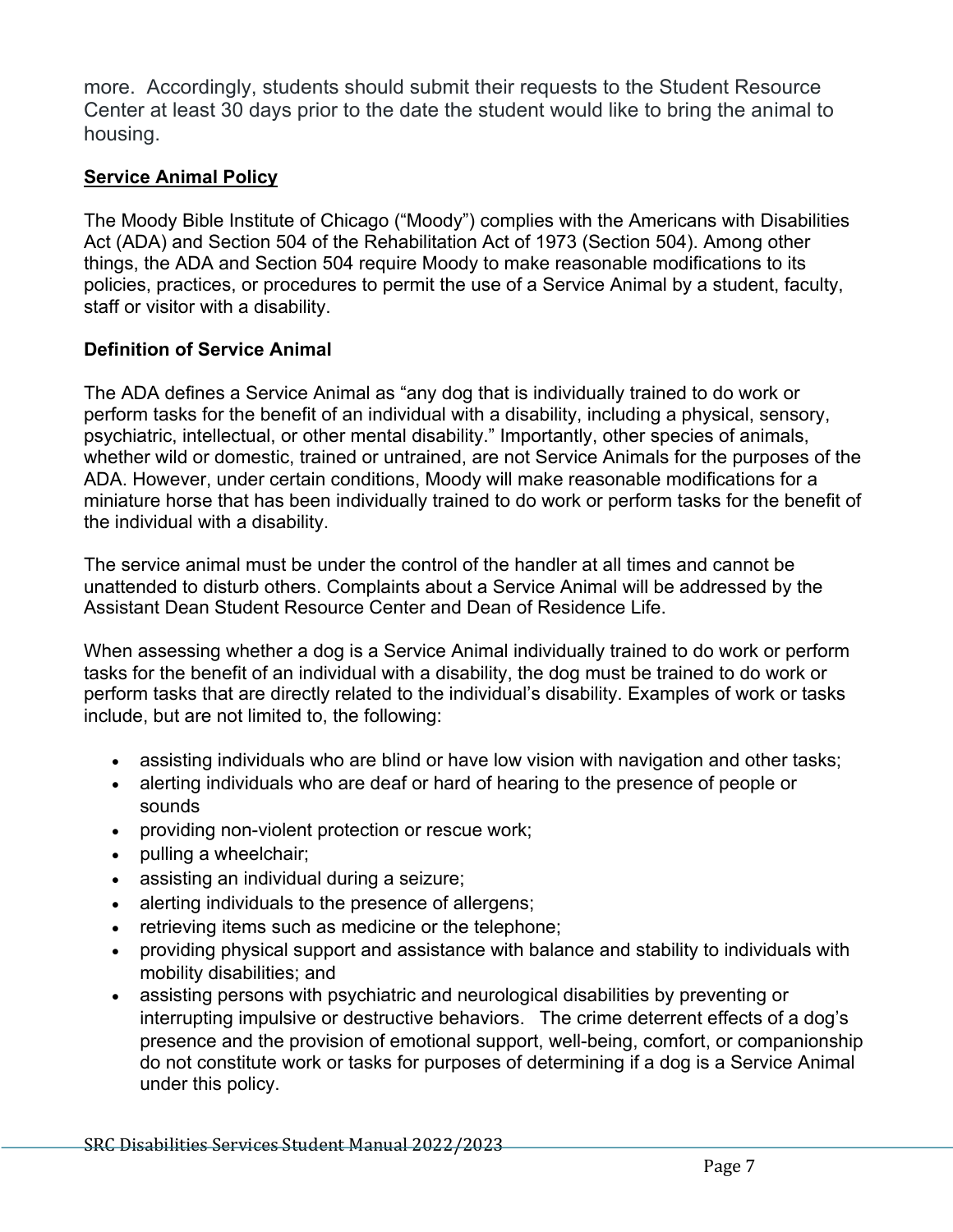## **Verification of Service Animal**

Moody will not ask about the nature or extent of an individual's disability. However, when it is not readily apparent that the dog identified by the individual with a disability is trained to do work or perform tasks for him or her, the Student Resource Center office may ask the individual with the disability if the dog is required because of a disability and what work or task the dog has been trained to perform. However, Moody will not require documentation, such as proof that the dog has been certified, trained, or licensed as a Service Animal.

#### **Care and supervision of Service Animal**

The individual with the disability using a Service Animal is responsible for the care or supervision of a Service Animal. The Service Animal must be under the control of the individual at all times and must have a harness, leash, or other tether. If the use of a harness, leash, or other tether would interfere with the performance of the work or tasks performed by the Service Animal or is impractical because of an individual's disability, a harness, leash, or other tether may not be required. However, in that case, the individual must be able to control the Service Animal by other effective means such as voice controls or signals.

A Service Animal is generally permitted to accompany the individual with a disability to Moody facilities where members of the public, students, staff, and faculty are allowed to go. However, Moody may ask the individual with a disability to remove a Service Animal from any of its facilities if: (1) the Service Animal is out of control and the individual with a disability does not take effective action to control it; or (2) the Service Animal is not housebroken. Moody may also ask the individual with a disability to remove a Service Animal from any of its facilities if the use or presence of the Service Animal poses a direct threat to the health or safety of others or if the animal's behavior, such as barking, is unreasonably disruptive to the other participants within the facility.

Service Animals may not be left overnight in Moody Housing to be cared for by any individual other than the Owner. If the Owner is to be absent from his/her residence hall overnight or longer, the animal must accompany the Owner. In the event a Service Animal is not required at all times, the Owner is responsible for ensuring that the Service Animal is contained, as appropriate, when the Owner is not present during the day while attending classes or other activities.

Moody may impose legitimate safety requirements on the use or presence of a Service Animal that are necessary for safe operation of its facilities. There are some facilities that are not safe for use or presence of Service Animals and from which Moody may exclude Service Animals on a case-by-case basis based on actual risks.

The individual with a disability must abide by current city, county, and state ordinances/laws/regulations pertaining to licensing, vaccination, and other requirements for animals (It is the individual's responsibility to know and understand these ordinances, laws and regulations). The individual with a disability is responsible to clean up after and properly dispose of the animal's feces in a safe and sanitary manner.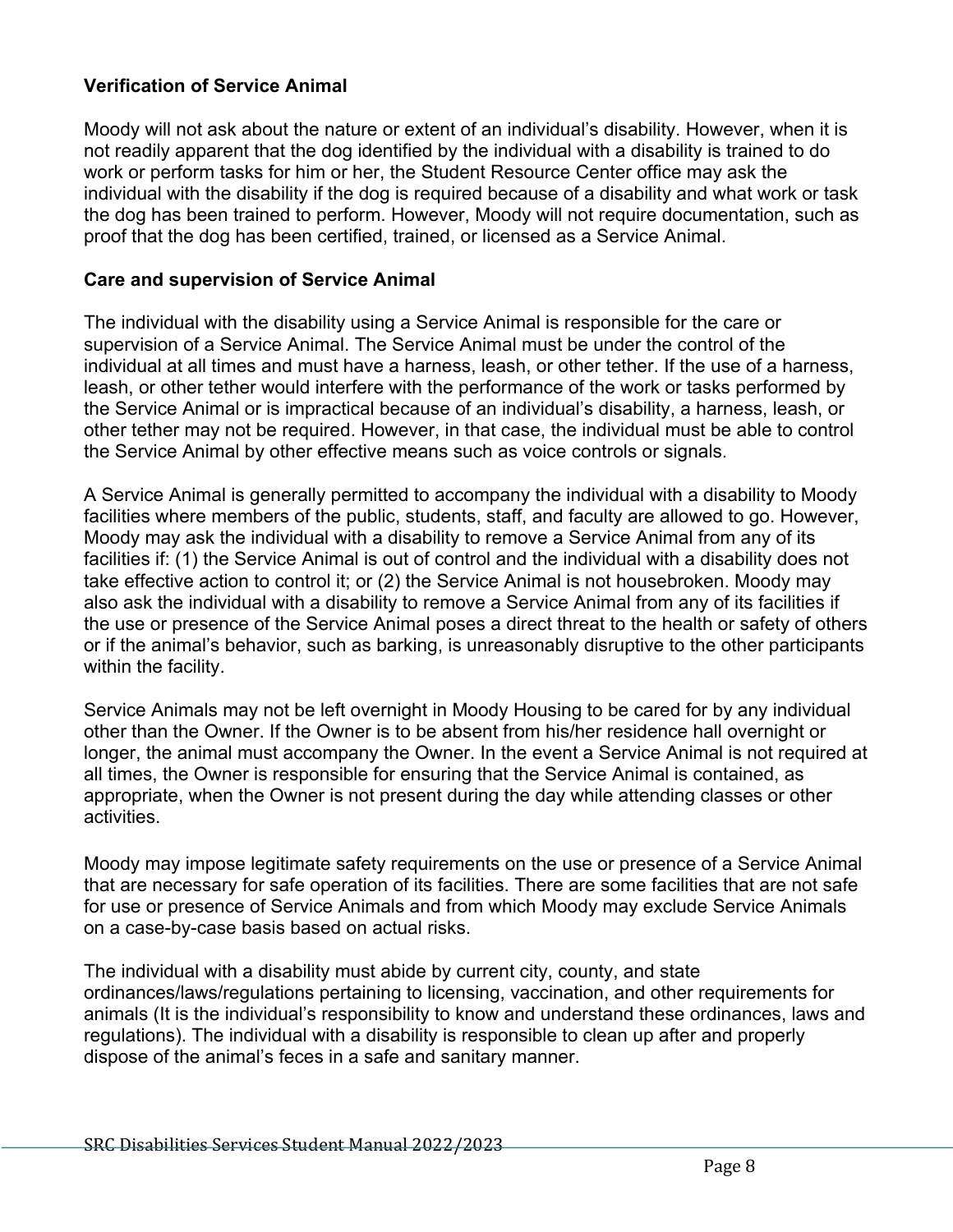Moody will not ask for or require an individual with a disability to pay a surcharge or to comply with other requirements generally not applicable to people without pets. However, an individual with a disability may be charged for any damage caused by his or her Service Animal.

#### **Miniature Horse**

Miniature Horse service animals are trained to do work or perform tasks for people with disabilities. The animals range in height from 24 inches to 34 inches measured to the shoulders, and generally weigh between 70 and 100 pounds. The miniature horse must be housebroken and under the owner's control. Other factors to consider:

- The facility must be able to accommodate the horse's type, size, and weight
- The horse's presence must not compromise legitimate safety requirements necessary for safe operation of the facility

# **Conflicting/Competing Disability Accommodations**

Students with medical condition(s) affected by Service Animals should contact Student Resource Center (312-329-2177) if they have a health or safety related concern about exposure to a Service Animal. The student registering the concern will be asked to provide medical documentation that identifies the condition(s) allowing a determination to be made as to whether the condition is disabling and whether there is a need for an accommodation.

#### **Emergency Situations**

In the event of an emergency, responding emergency personnel should be trained to recognize Service Animals and be aware that the animal may try to communicate the need for help. The animal may become disoriented from the smell of smoke in a fire or laboratory emergency, or from sirens. The Partner and/or Service Animal may be confused from the stressful situation. Emergency personnel should be aware that the Service Animal is trying to be protective and, in its confusion, should not be considered harmful. Emergency personnel should make every effort to keep the Service Animal with its Partner. However, emergency personnel's first effort should be to the Partner; this may necessitate leaving the animal behind in certain emergency evacuation situations.

#### **Requesting a Reasonable Accommodation**

Students wishing to utilize a Service Animal on campus should contact the Student Resource Center (SRC) at 312-329-2177.

If you feel you were denied this accommodation, a grievance can be filed through the SRC Grievance Procedures. If you have further questions, please contact the Assistant Dean, Student Resource Center at (312-329-2177).

Moody reserves the right to amend this policy at any time, as circumstances require.

#### **Emotional Support Animal Policy**

SRC Disabilities Services Student Manual 2022/2023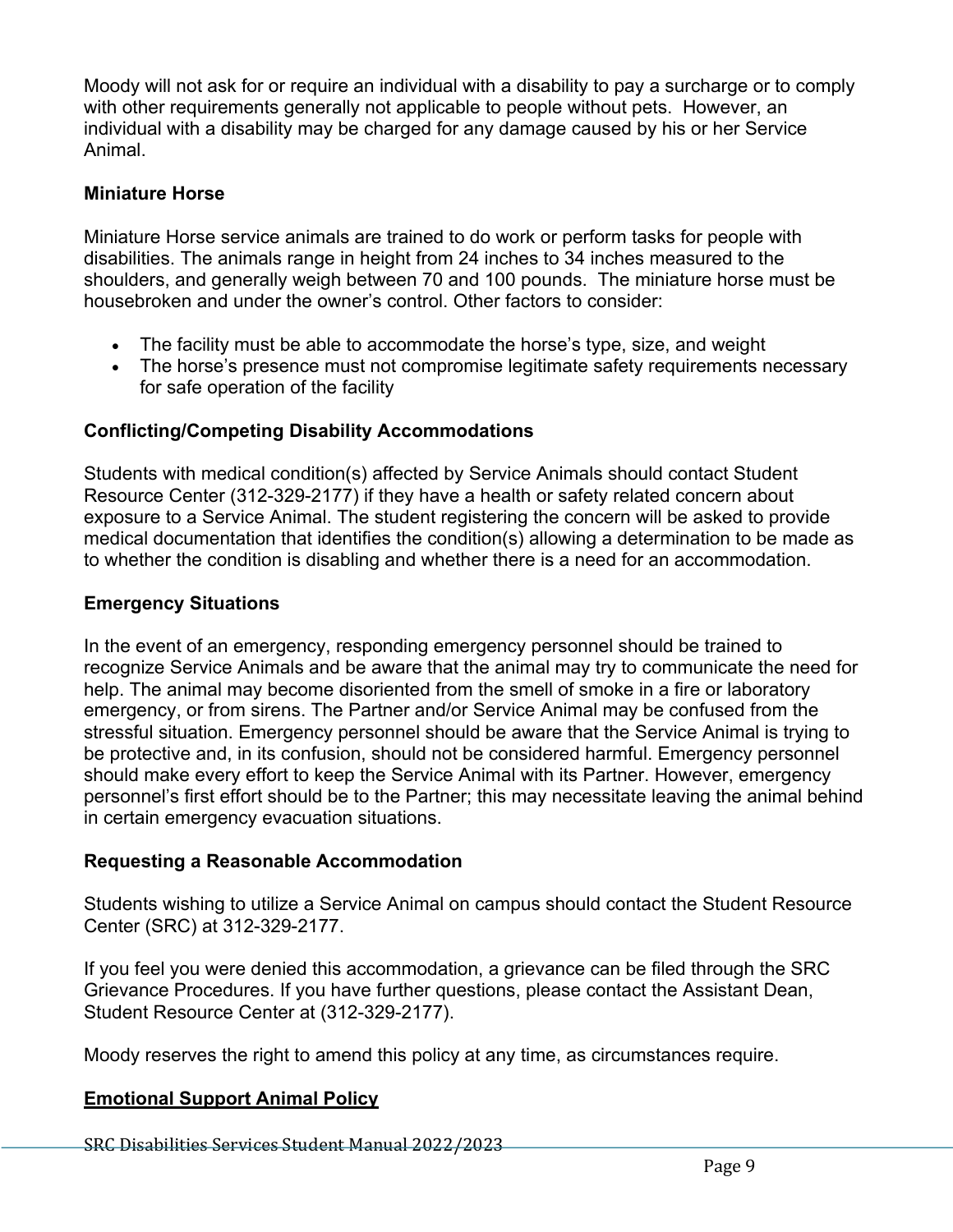The Moody Bible Institute of Chicago (Moody) recognizes the importance of "Service Animals" as defined by the ADA and the broader category of "Emotional Support Animals" under the Fair Housing Act (FHA) that provide physical and/or emotional support to individuals with disabilities. Moody is committed to allowing individuals with disabilities the use of a Service Animal on campus to facilitate their full-participation and equal access to Moody's programs and activities. Moody is also committed to allowing Emotional Support Animals necessary to provide individuals with disabilities equal opportunity to use and enjoyment of Moody housing. This Policy explains the specific requirements applicable to an individual's use of an Emotional Support Animal in Moody housing. Moody reserves the right to amend this Policy as circumstances require. This policy applies solely to "Emotional Support Animals" which may be necessary in Moody housing. It does not apply to "Service Animals" as defined by the ADA.

Although it is the policy of Moody that individuals are generally prohibited from having animals of any type other than Service Animals in Moody housing, Moody will consider a request by an individual with a disability for reasonable accommodation from this prohibition to allow an Emotional Support Animal that is necessary because of a disability and reasonable. However, no Emotional Support Animal may be kept in Moody housing at any time prior to the individual receiving approval from the SRC as a reasonable accommodation pursuant to this Policy.

# **I. Definitions**

#### A. Emotional Support Animal

"Emotional Support Animals" are a category of animals that provide necessary emotional support to an individual with a mental or psychiatric disability that alleviates one or more identified symptoms of an individual's disability, but which are not considered Service Animals under the ADA and Moody's Service Animal Policy. Some Assistance Animals are professionally trained, but in other cases Emotional Support Animals provide the necessary support to individuals with disabilities without any formal training or certification. Dogs are commonly used as Emotional Support Animals, but other animals may serve a person with a disability as an Emotional Support Animal.

The question in determining if an Emotional Support Animal will be allowed in Moody housing is whether or not the Emotional Support Animal is necessary because of the individual's disability to afford the individual an equal opportunity to use and enjoy Moody housing and its presence in Moody housing is reasonable. Emotional support animals are not permitted inside other buildings and facilities except for purposes of an animal's participation in instructional programs or where the animal has been approved as a reasonable accommodation for a disability in accord with standard procedures for requesting such accommodations.

#### B. Owner

The "Owner" is the individual who has requested the accommodation and has received approval to bring an Emotional Support Animal into Moody Housing.

#### C. Student Resource Center

The Student Resource Center (SRC) collaborates with individuals, faculty, and staff to ensure that individuals with disabilities have equal access to all Moody programs and activities.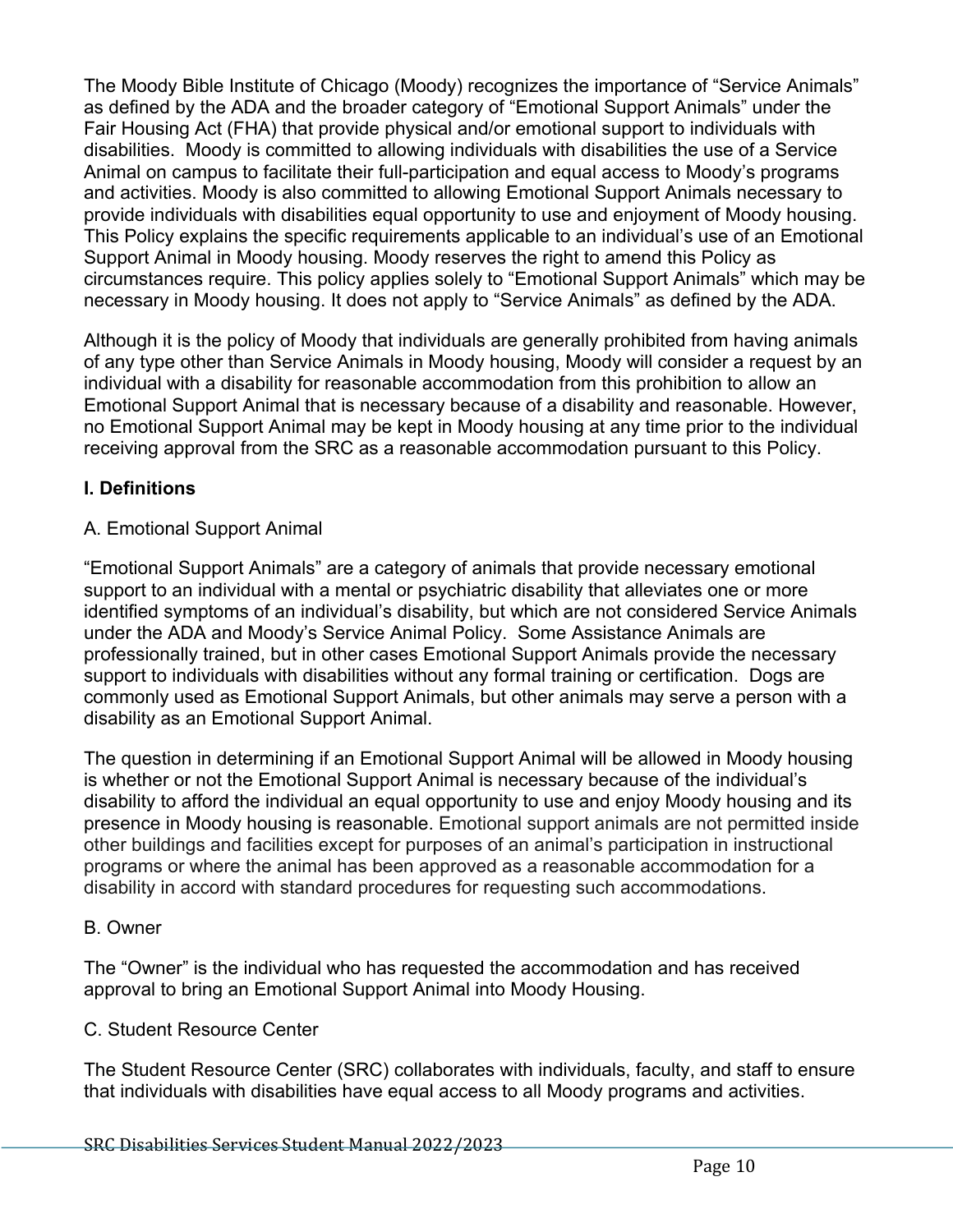# **II. Procedures for Requesting Emotional Support Animals in Moody Housing**

The procedure for requesting Emotional Support Animals follows the general procedures set forth for requesting standard disability accommodations. However, to the extent the requirements and procedures in this Policy conflict with standard accommodation requests, this Policy shall control.

#### **III. Criteria for Determining If Presence of the Emotional Support Animal is Reasonable**

- A. Moody housing is unique in several aspects including the mandatory assignment of roommates for many individuals and the mandate that individuals must share a room or suite in certain residence halls. To ensure that the presence of Emotional Support Animals is not an undue administrative burden or fundamental alteration of Moody housing, Moody reserves the right to assign an individual with an Emotional Support Animal to a single room without a roommate.
- B. However, for all requests for Emotional Support Animals, the SRC shall nonetheless consult with Residence Life in making a determination on a case-by-case basis of whether the presence of an Emotional Support Animal is reasonable. A request for an Emotional Support Animal may be denied as unreasonable if the presence of the animal: (1) imposes an undue financial and/or administrative burden; (2) fundamentally alters Moody housing policies; and/or (3) poses a direct threat to the health and safety of others or would cause substantial property damage to the property of others, including Moody property.
- C. Moody may consider the following factors, among others, as evidence in determining whether the presence of the animal is reasonable or in the making of housing assignments for individuals with Emotional Support Animals:
	- 1. The size of the animal is too large for available assigned housing space;
	- 2. The animal's presence would force another individual from individual housing (e.g. serious allergies);
	- 3. The animal's presence otherwise violates individuals' right to peace and quiet enjoyment;
	- 4. The animal poses a health risk from zoonotic diseases or safety concerns regarding containment that cannot be sufficiently mitigated for inclusion in the communal living setting;
	- 5. The animal is not housebroken or is unable to live with others in a reasonable manner;
	- 6. The animal's vaccinations are not up-to-date;
	- 7. The animal poses or has posed in the past a direct threat to the individual or others such as aggressive behavior towards or injuring the individual or others; or
	- 8. The animal causes or has caused excessive damage to housing beyond reasonable wear and tear.

Moody will not limit room assignments for individuals with Emotional Support Animals to any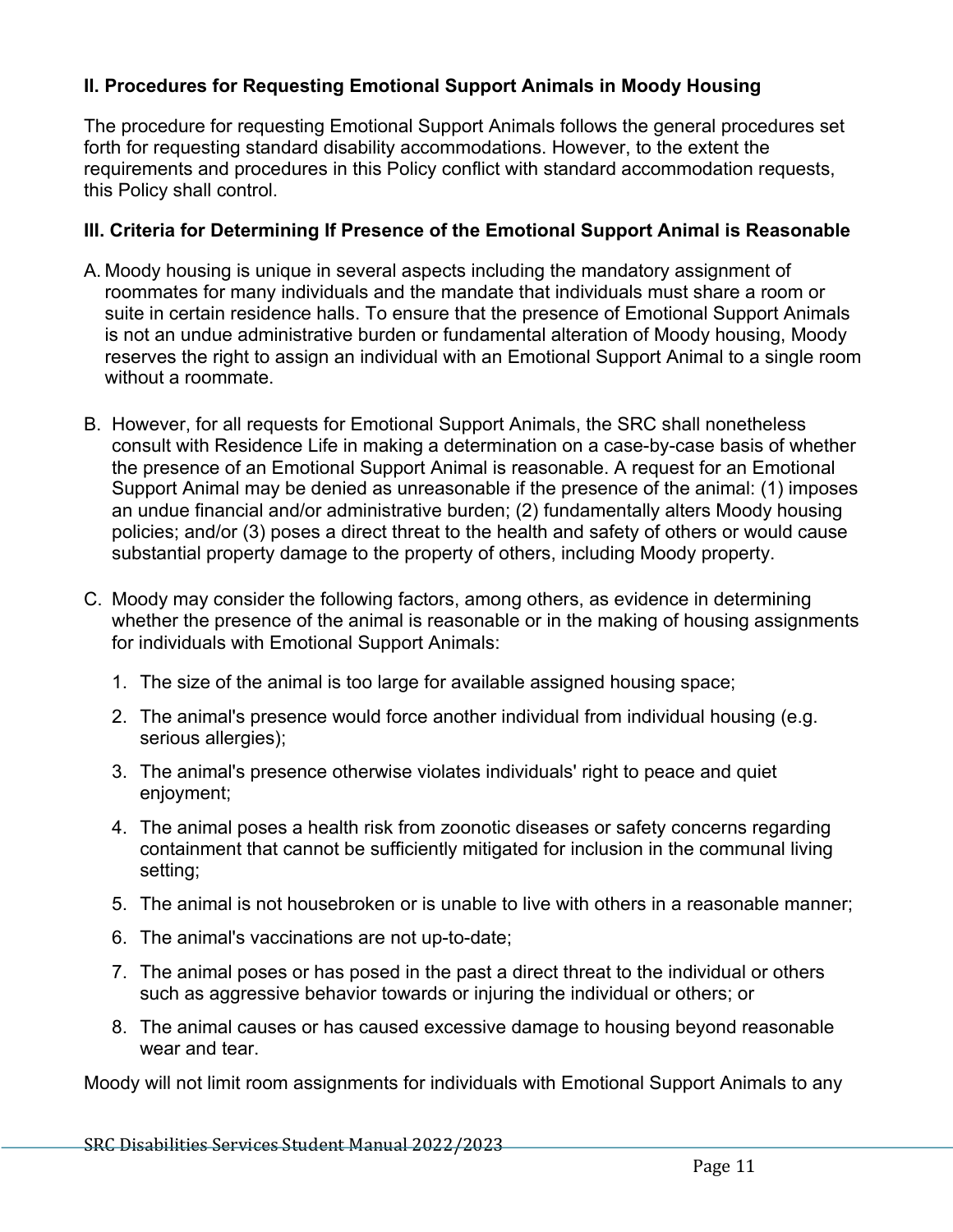particular building or buildings because the individual needs an Emotional Support Animal because of a disability.

# **IV. Access to Moody Facilities by Emotional Support Animals**

#### A. Emotional Support Animals

An Emotional Support Animal must be contained within the Owner's privately assigned individual living accommodations (e.g., room, suite or apartment) except to the extent the individual is taking the animal out for natural relief. When an Emotional Support Animal is outside the private individual living accommodations, it must be in an animal carrier or controlled by a leash or harness. Emotional Support Animals are not allowed in any Moody facilities other than Moody residence halls (e.g. dormitories, suites, apartments, etc.) to which the individual is assigned.

#### B. Dominion and Control

Notwithstanding the restrictions set forth herein, the Emotional Support Animal must be properly housed and restrained or otherwise under the dominion and control of the Owner at all times. No Owner shall permit the animal to go loose or run at large. If an animal is found running at large, the animal is subject to capture and confinement and immediate removal from Moody housing.

#### **V. Owner's Responsibilities for Emotional Support Animal**

If Moody grants an Owner's request to live with an Emotional Support Animal, the Owner is solely responsible for the custody and care of the Emotional Support Animal and must meet the following requirements:

#### A. General Responsibilities

- 1. The Owner must abide by current city, county, and state ordinances, laws, and/or regulations pertaining to licensing, vaccination, and other requirements for animals. It is the Owner's responsibility to know and understand these ordinances, laws, and regulations. Moody has the right to require documentation of compliance with such ordinances, laws, and/or regulations, which may include a vaccination certificate. Moody reserves the right to request documentation showing that the animal has been licensed.
- 1. The Owner is required to clean up after and properly dispose of the animal's waste in a safe and sanitary manner and, when provided, must use animal relief areas designated by MBI. Do not use common bathrooms for cleaning items used for ESA's. The owner must use the wash basin in the Culbertson Basement Laundry Room. All ESA waste must be deposited in outdoor waste receptacles only.
- 2. The Owner is required to ensure the animal is well cared for at all times. Any evidence of mistreatment or abuse may result in immediate removal of the Emotional Support Animal and/or discipline for the responsible individual.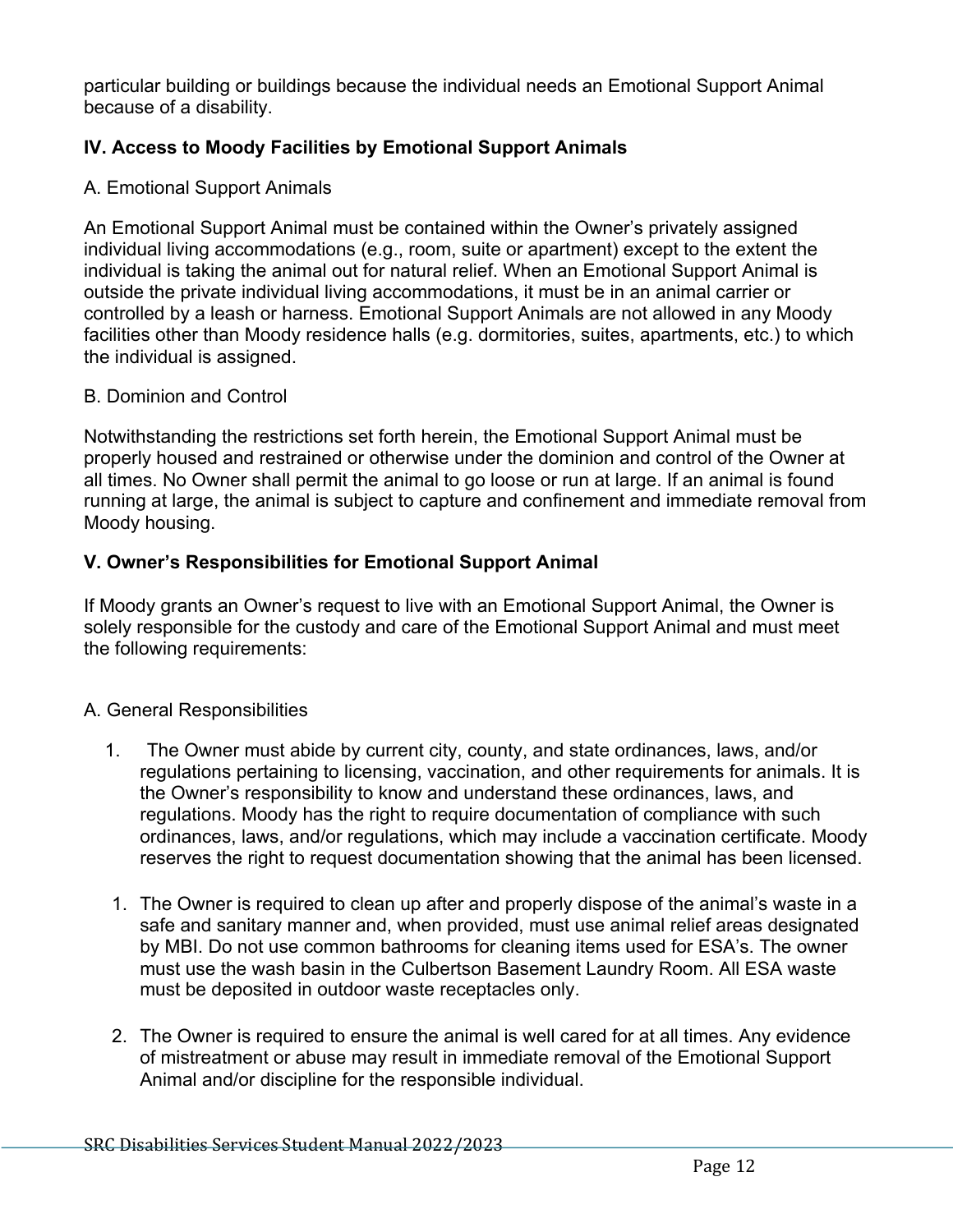- 3. Moody will not ask for or require an individual with a disability to pay a fee or surcharge for an approved Emotional Support Animal.
- 4. An individual with a disability may be charged for any damage caused by his or her Emotional Support Animal beyond reasonable wear and tear to the same extent that it charges other individuals for damages beyond reasonable wear and tear. The Owner's living accommodations may also be inspected for fleas, ticks or other pests if necessary as part of Moody's standard or routine inspections. If fleas, ticks or other pests are detected through inspection, the residence will be treated using approved fumigation methods by a Moody-approved pest control service. The Owner will be billed for the expense of any pest treatment above and beyond standard pest management in the residence halls. Moody shall have the right to bill the Owner's account for unmet obligations under this provision.
- 5. The Owner must fully cooperate with Moody personnel with regard to meeting the terms of this Policy and developing procedures for care of the animal (e.g., cleaning the animal, feeding/watering the animal, designating an outdoor relief area, disposing of feces, etc.).
- 7. Emotional Support Animals may not be left overnight in Moody Housing to be cared for by any individual other than the Owner. If the Owner is to be absent from his/her residence hall overnight or longer, the animal must accompany the Owner. The Owner is responsible for ensuring that the Emotional Support Animal is contained, as appropriate, when the Owner is not present during the day while attending classes or other activities.
- 8. The Owner agrees to abide by all equally applicable residential policies that are unrelated to the individual's disability such as assuring that the animal does not unduly interfere with the routine activities of the residence or cause difficulties for individuals who reside there.
- 9. The animal is allowed in Moody housing only as long as it is necessary because of the Owner's disability. The Owner must notify the SRC Office in writing if the Emotional Support Animal is no longer needed or is no longer in residence. To replace an Emotional Support Animal, the new animal must be necessary because of the Owner's disability and the Owner must follow the procedures in this Policy and the Reasonable Accommodation Policy when requesting a different animal.
- 10. Moody personnel shall not be required to provide care or food for any Emotional Support Animal including, but not limited to, removing the animal during emergency evacuation for events such as a fire alarm. Emergency personnel will determine whether to remove the animal and may not be held responsible for the care, damage to, or loss of the animal.
- 11. The SRC may disclose information regarding the request for and presence of the Emotional Support Animal to those individuals who may be impacted by the presence of the animal including, but not limited to, Residence Life personnel and potential and/or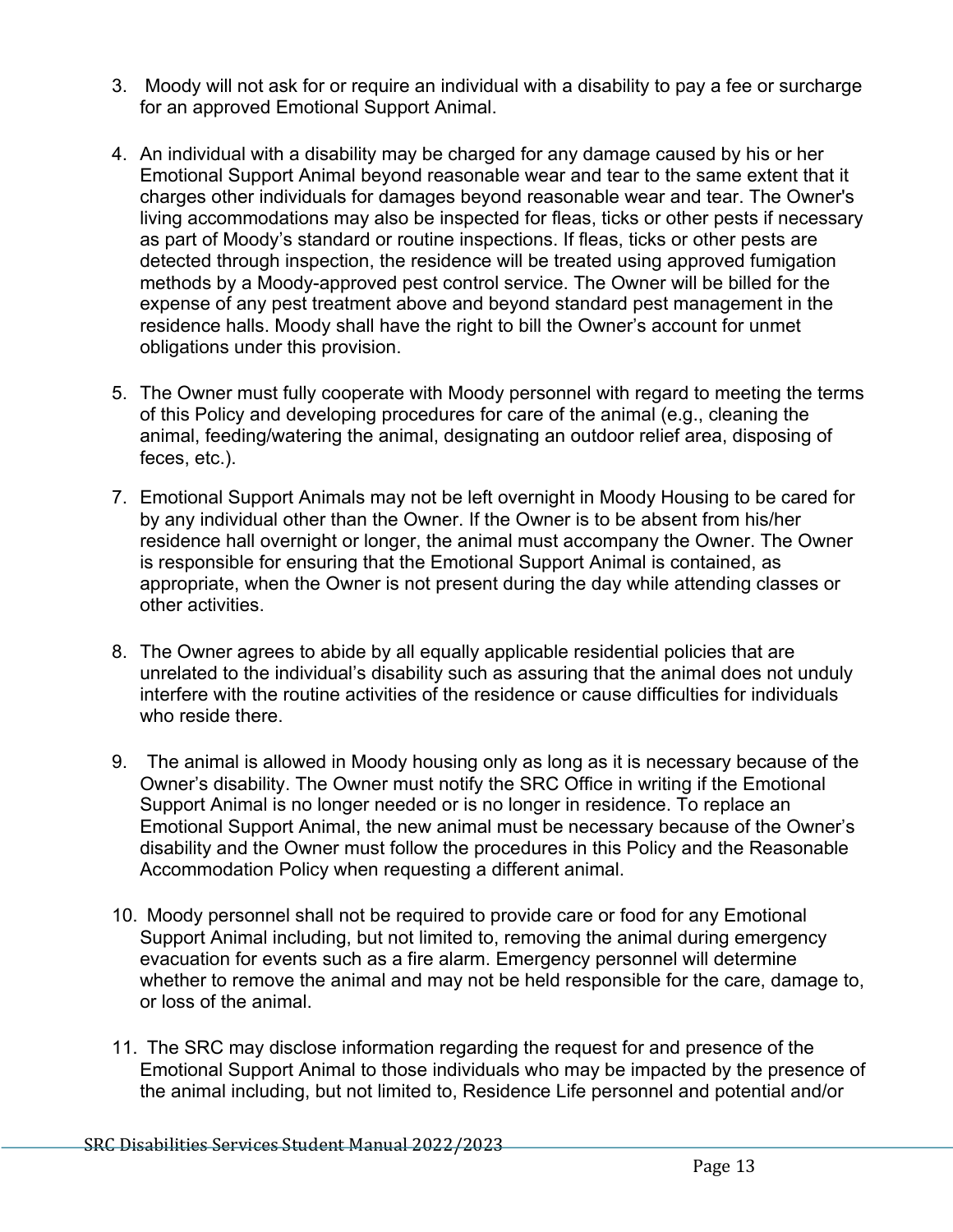actual roommate(s)/neighbor(s). Such information shall be limited to information related to the animal and shall not include information related to the individual's disability.

# **VI. Removal of Emotional Support Animal**

Moody may require the individual to remove the animal from Moody housing if:

1) the animal poses a direct threat to the health or safety of others or causes substantial property damage to the property of others;

2) the animal's presence results in a fundamental alteration of a Moody program;

3) the Owner does not comply with the Owner's Responsibilities set forth above; or

4) the animal or its presence creates an unmanageable disturbance or interference with Moody community.

Moody will base such determinations upon the consideration of the behavior of the particular animal at issue, and not on speculation or fear about the harm or damages an animal may cause. Any removal of the animal will be done in consultation with the Assistant Dean of the Student Resource Center.

Should the Emotional Support Animal be removed from the premises for any reason, the Owner is expected to fulfill his/her housing obligations for the remainder of the housing contract.

VII. Non-retaliation Provision

Moody will not retaliate against any person because that individual has requested or received a reasonable accommodation in Moody housing, including a request for an Emotional Support Animal.

Moody reserves the right to amend this policy at any time, as circumstances require.

# **Early Registration**

Depending on the nature and functional limitations of a student's disability, the student may be eligible to request early registration for classes. Requests must be submitted via email to the Assistant Dean of the Student Resource Center, ggates@moody.edu, at least 4 weeks prior to open registration, or as soon as possible after the need for this accommodation arises, for the semester in which early registration is sought.

# **Sign Language Interpreter/Real Time Captioning**

The Student Resource Center (SRC) arranges for interpreting and real time captioning services for classes and campus events for students who are hearing impaired. Because of the time-sensitivity of

SRC Disabilities Services Student Manual 2022/2023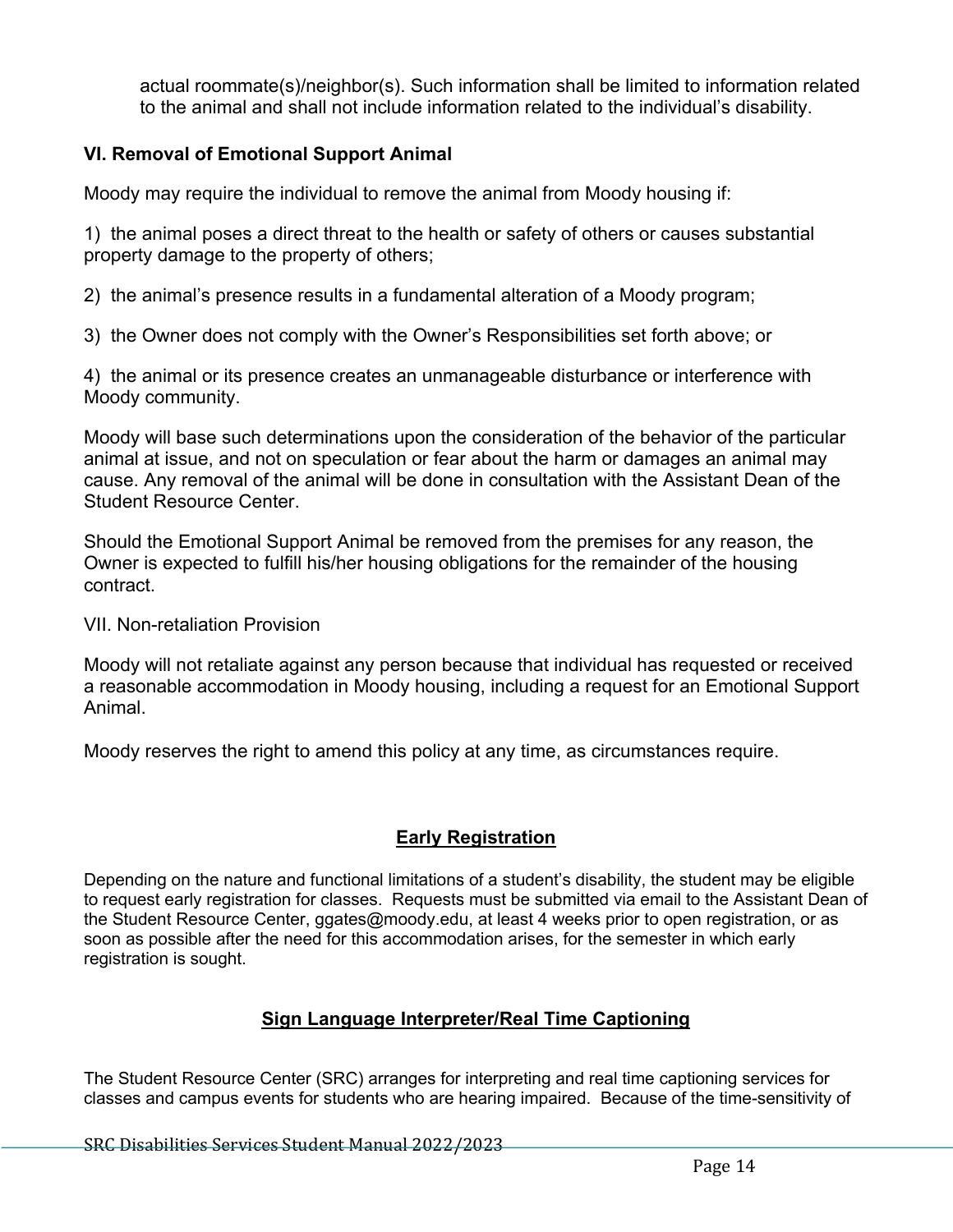this particular accommodation, students are encouraged to register with SRC (including documentation verifying disability) as early as possible. **The sooner requests are submitted; the more likely a student is to receive his or her request by the start of term or date of the campus event. You should submit this request to the SRC.**

Requests are due 30 days before the start of each semester or campus event for sign language interpreters, 30 days before the start of each semester for real-time captioning, or as soon as possible after the need for an accommodation arise. Late requests will be considered, but cannot be guaranteed. Students requesting this service must have registered with the SRC and have valid documentation of disability on file.

All requests for interpreters and real time captioning must include the information listed below. **The SRC cannot process requests without this information**:

> For classes: time(s) of class (start to finish), day(s) of week, location(s) of class including campus, address, name(s) of class, description of class, name of the Professor and the department.

> For campus events: Time of event (start to finish), location of event (address), purpose of event, and contact person.

For the SRC to pay for interpreting and captioning services, the SRC must make the request directly to the real time captioning service providers. If students make these requests to the service providers directly, the SRC **will not cover the costs and the student will be charged**.

**Cancellation:** Advance notices of cancellation or not attending a class or campus event is highly recommended and appreciated. Students should cancel at least 2 class days before the event or class so the SRC can avoid any cancellation fees.

Moody reserves the right to amend this policy at any time, as circumstances require.

# **Alternative Text Formats**

Depending on the nature and functional limitations of a student's disability, the student may be eligible to receive digital audio files of textbooks, class handouts and other material provided by the instructor. Because of the time-sensitivity of this particular accommodation, students are encouraged to register with the Student Resource Center (including submitting documentation verifying disability) as early as possible. Students receiving approval for these accommodations will receive a Letter of Accommodation (LOA) approving the accommodation.

1) Upon receiving your Letter of Accommodation outlining your accommodations for audio books, the SRC will notify the Chicago campus library and Moody's Information Technology Services department (ITS). Within five (5) working days you will receive from ITS installation instructions for Kurzweil 3000 software for laptops or tablets and a login and password. The Chicago campus library will also contact you requesting a list of your required texts books you want in digital audio format. The required text book information will be listed when you register for a class in the Campus Solutions software.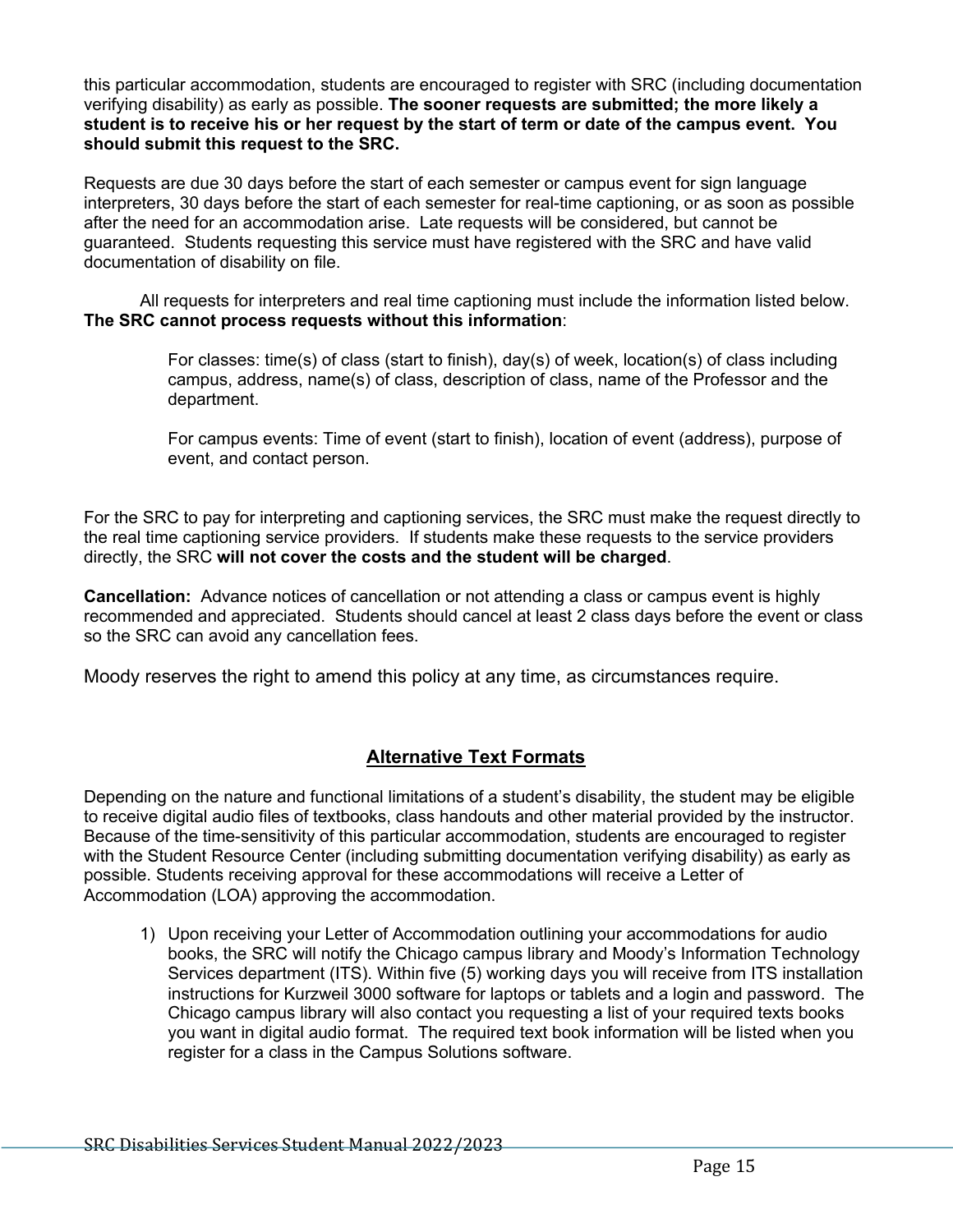- 2) Requests for digital audio versions of books in subsequent semesters can be submitted as soon as you are registered for a class. Requests submitted later than the library's advance deadline will be filled, but cannot be guaranteed by the start of classes. The library will contact you each new semester to inform you of the deadline and request a list of your books.
- 3) All requests are processed in the order they are received.
- 4) **The library may require anywhere from one to five weeks to complete the audio books procedure.**
- 5) As digital audio files are processed and become available, a library representative will notify the student. Please wait for contact from the library before inquiring as to the status of the digital audio files.

Moody reserves the right to amend this policy at any time, as circumstances require.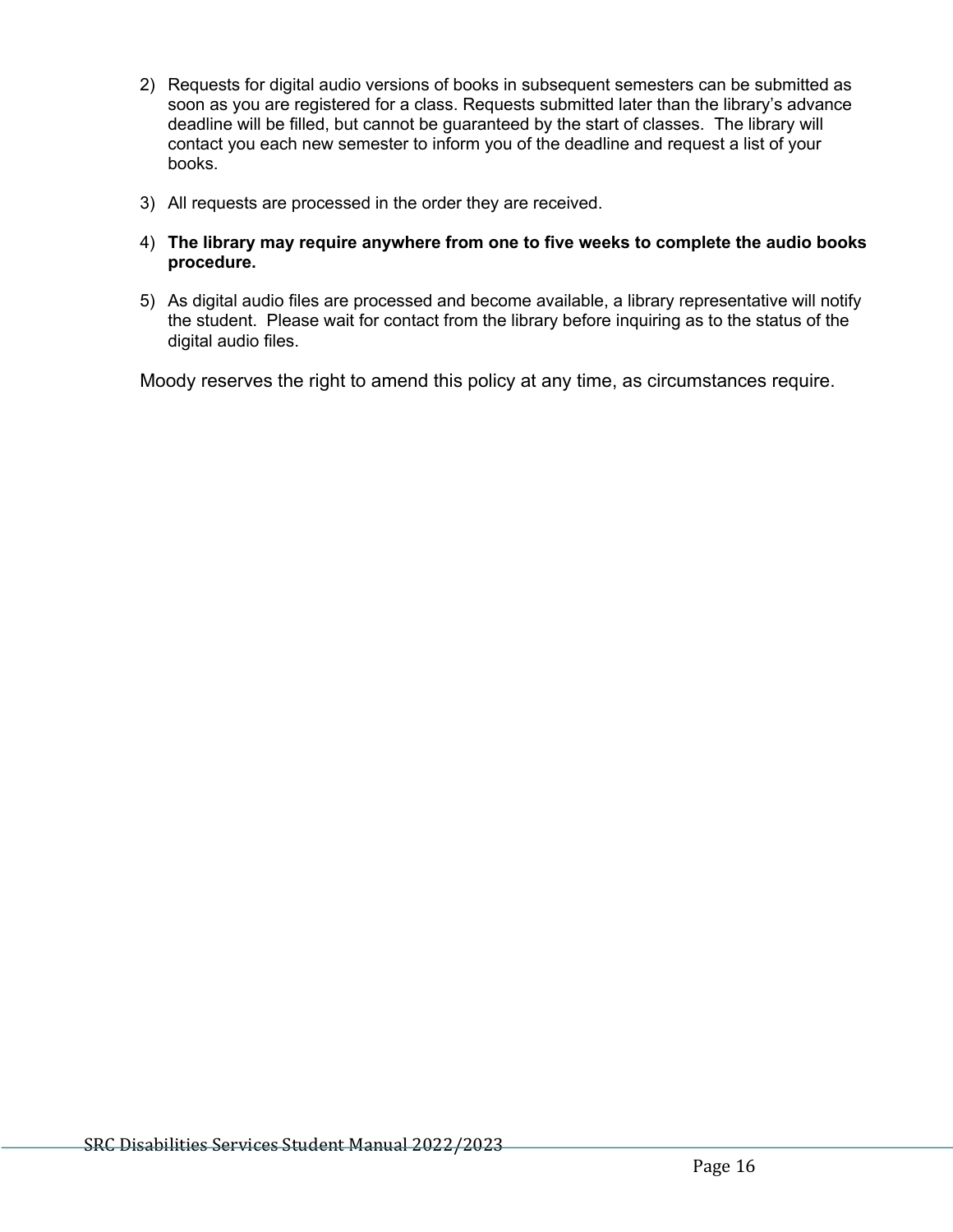# **Recording Policy**

Depending on the nature and functional limitations of a student's disability, the student may be eligible to record a lecture or class. In the event a student's approved accommodations allow these recordings, the student must review, agree to and sign the Moody Bible Institute Class Audio Recording Agreement (the "Class Audio Recording Agreement") and submit it to their instructor, and to the SRC.

A student who meets the criteria to use a recording device as an accommodation may do so for their personal study use only, and only after they have signed and submitted the Class Audio Recording Agreement to the appropriate instructor and SRC. Lectures recorded under this policy may not be shared or transferred in part, or in their entirety, by any method currently available or any method which may become available in the future. This means a student cannot share the recording with others, including other students, upload them to file-sharing sites, post them to the web, or share them in any other way. Students must also agree to erase all class audio recordings when they are no longer needed for the course.

Violation of this policy will be considered a violation of the Student Code of Conduct and will be reviewed as such.

Moody reserves the right to amend this policy at any time, as circumstances require.

# **Reduced Course Load Policy**

Students who require a reduced course-load, less than 12 credit hours, as an appropriate accommodation due to their disability, may initiate the Reduced Course Load procedure.

#### **Reduced Course Load Procedure**

- Requests for reduced course loads are submitted to the disability coordinator with supporting documentation. Supporting documentation must include a diagnostic evaluation from an appropriate professional that assists in evaluating the current impact of the disability.
- The coordinator evaluates the documentation and the request in terms of the impact of the disability and the demands of the student's current or proposed schedule.
- If the request is denied, the student may appeal the coordinator's decision through the standard accommodation grievance procedures.
- If the request is approved, the potential consequences of the reduced course load on progress towards graduation, financial aid, billing, etc. will be explained to the student by the coordinator. The coordinator will indicate the approved reduced course load and explain that this credit load will be considered as the student's minimum credit load for full time status for the semester in question and that he/she cannot drop below this without placing their full time status in jeopardy.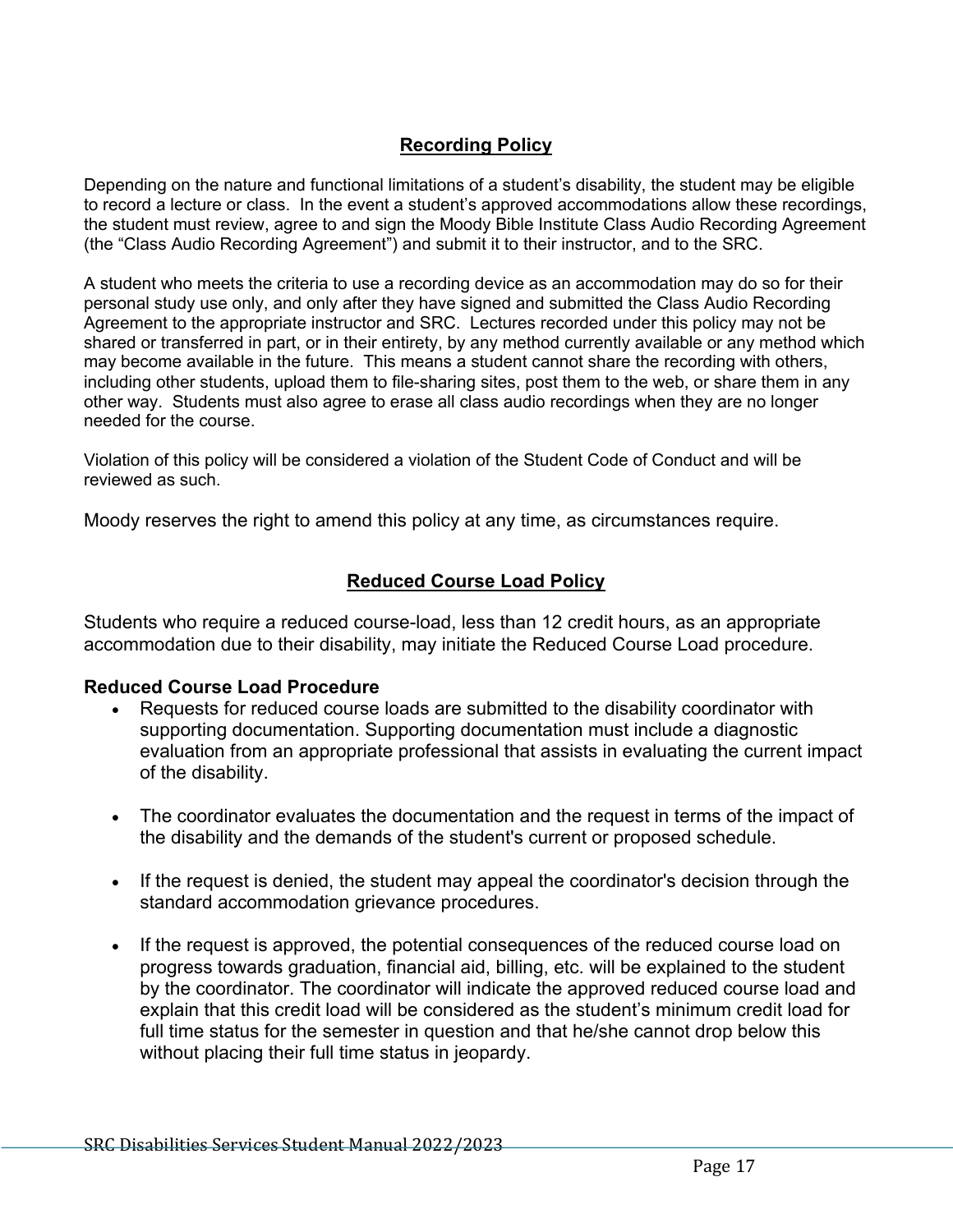- At the agreed upon credit load, the student will be considered as full time and entitled to all of the services, benefits, rights and privileges of full time status.
- Based on the reduced credit load, the student's financial aid will be adjusted.

Moody reserves the right to amend this policy at any time, as circumstances require.

## **Disability Services Class Absence Policy**

It is understood that class attendance is critical to students' mastery of the knowledge and skills that are taught in a specific course. Students are expected to follow the attendance policy established by the instructor in each class. However, when a student has a chronic condition with unpredictable or cyclical acute episodes, modifications to attendance policies may be appropriate as an accommodation. If a student believes it may not be possible to abide by the attendance policy because of medical issues related to a disability, the student must contact the SRC at the start of the semester, or as soon as possible after the need for an exception arises, to discuss the matter of a possible accommodation.

Determination of eligibility for a disability-related class absence accommodation ("Class Absence Accommodation") is made on a case-by-case basis, through consultation with the instructor of the course, and the Student Resource Center ("SRC"). If necessary, the department chair or other appropriate administrator may also be included in the discussion. In every case, the student must have completed the Accommodations Process as outlined in this policy manual before an accommodation request can be considered.

#### **Essential Course Requirements**

The Moody Bible Institute of Chicago ("Moody") makes every effort to reasonably accommodate students' disability-related academic needs. However, academic requirements are not generally waived if doing so would fundamentally alter the objectives of the course. Faculty members are responsible for identifying and defining essential or fundamental academic requirements for their courses and instructors may establish an acceptable number of excused absences in light of these essential requirements. General attendance requirements for each course may be stated on the course syllabus. If there is no stated attendance policy, the student should abide by the class absence as outlined by the instructor.

The following questions developed by the Office of Civil Rights will be considered when determining the extent to which attendance is an essential requirement of a course, and whether a Class Absence Accommodation may be appropriate:

- What is the stated attendance policy in the course description and syllabus?
- By what method is the final grade calculated?
- Is there classroom interaction between the instructor and students, and among the students themselves?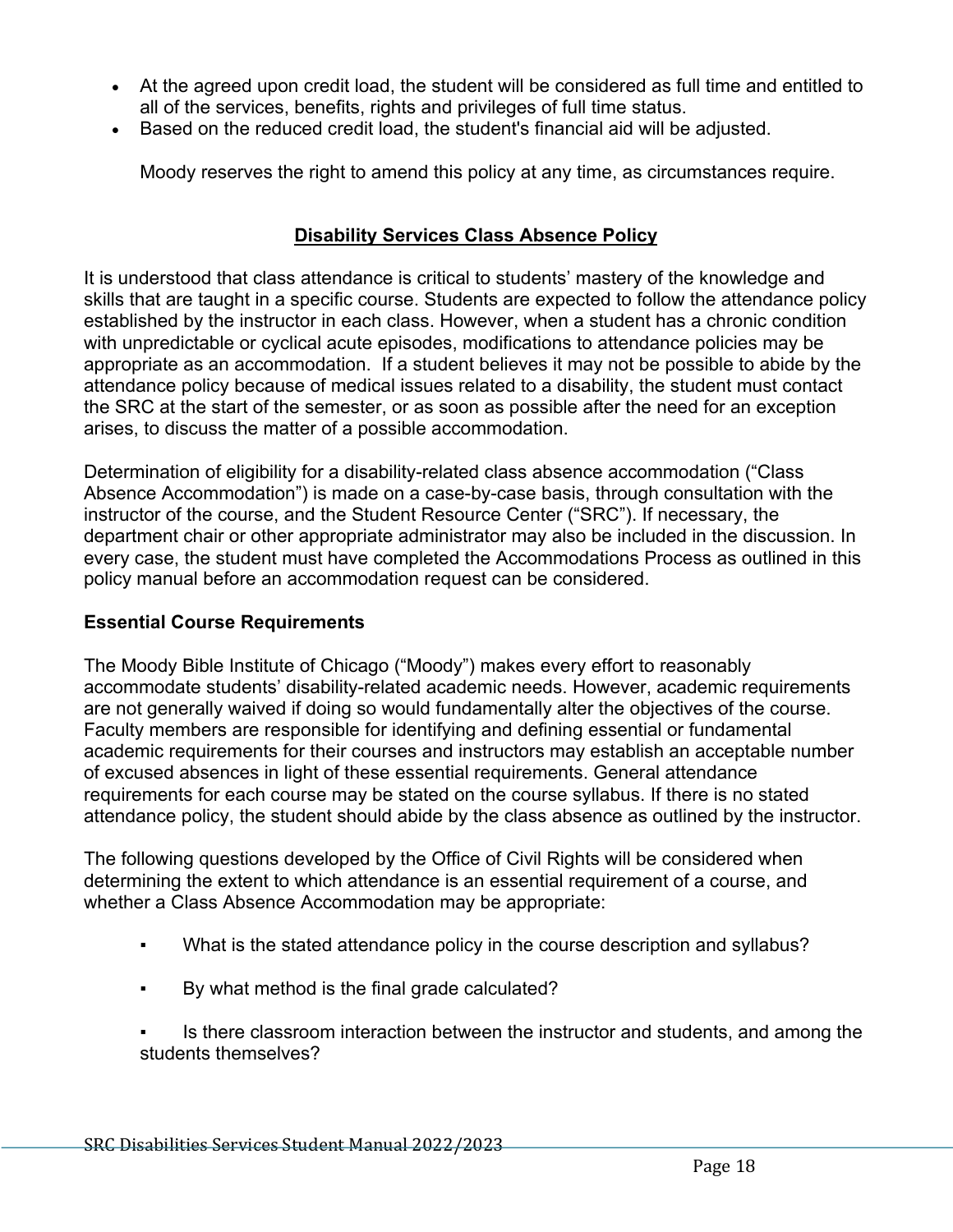Do student contributions in class constitute a significant component of the learning process?

- Does the fundamental nature of the course rely on student participation as an essential method of learning?
- To what degree does a student's failure to attend class constitute a significant loss to the educational experience of other students in the class?

A Class Absence Accommodation does not mean that unlimited absences can be permitted. The number of additional absences a student may be allowed as a reasonable accommodation will be determined on a case-by-case basis for each course in consultation with the instructor, depending on the student's individual disability, the nature of the course, and the degree to which class attendance is an essential requirement of the specific course.

A Class Absence Accommodation does not mean exception to any of the other academic requirements of the course. Students are required to fulfill all course requirements and will be held to the same evaluation standards as specified in the course syllabus. It is the student's responsibility to obtain the material and notes from missed classes. Absences for non-disability related reasons will not be excused by the modification.

Students who are approved for a Class Absence Accommodation are expected to contact instructors in advance of an anticipated absence, if possible. This expectation is particularly important if the anticipated absence will result in the student missing a quiz or exam or a deadline for submitting an assignment. For emergencies or unexpected disability-related absences, students should inform instructors as soon as possible to explain their absence and to discuss make-up work, if applicable.

Students should be aware that although a Class Absence Accommodation has been granted, absences may have a negative impact on their academic performance simply because of the content and experiential learning they may have missed by not attending class. For this reason, students should make every attempt to attend class and to observe deadlines for submission of assignments.

Students should be aware that a Class Absence Accommodation may not be possible in every course because class attendance is an essential and integral part of some courses. In the event that an exception is not granted, students should consult their academic advisor to discuss alternate course options.

Moody reserves the right to amend this policy at any time, as circumstances require.

# **Course Substitution Policy**

Moody Bible Institute recognizes that in unusual circumstances, certain disabilities may prevent a student from successful completion of a specific course, even with reasonable and appropriate accommodations.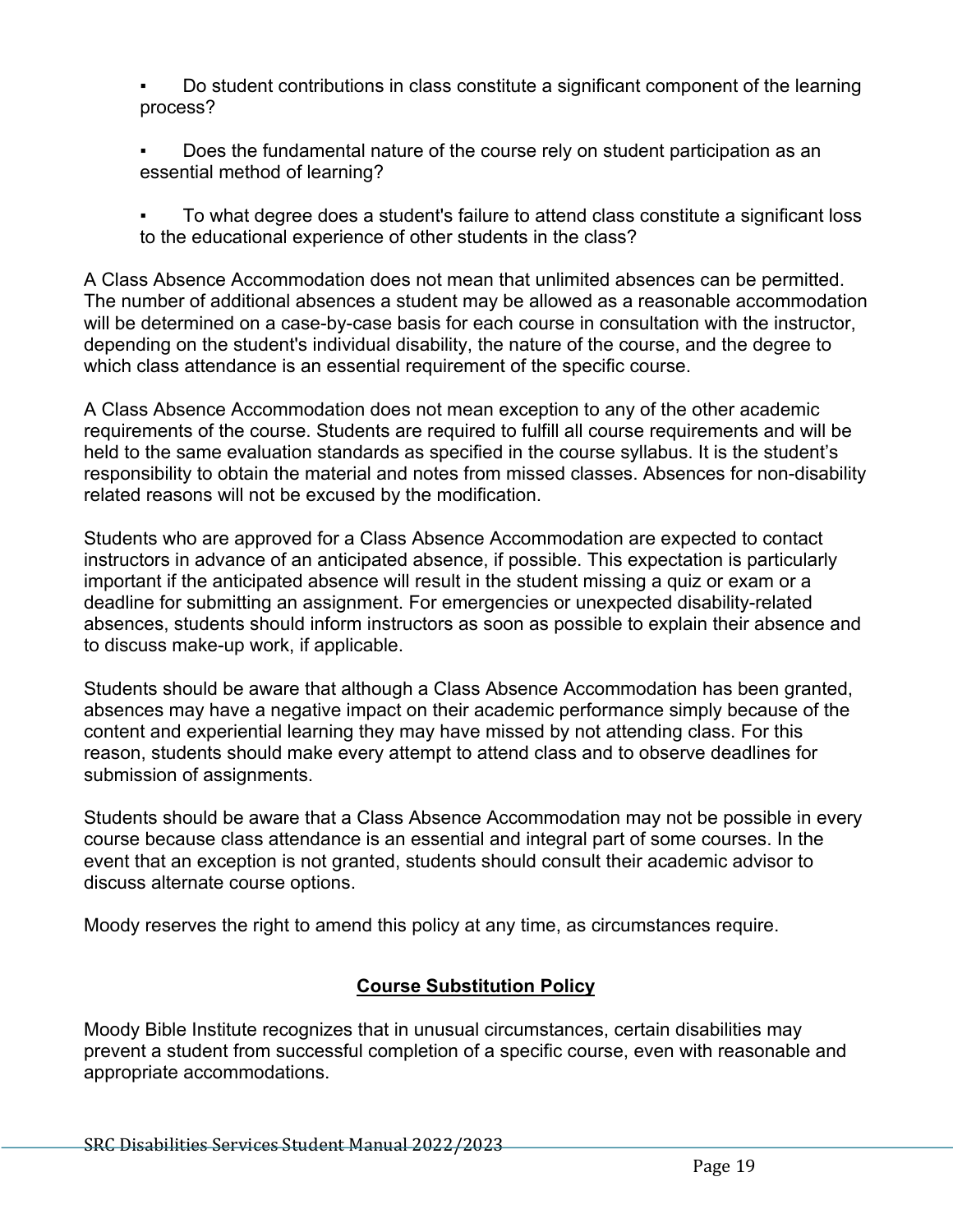Otherwise qualified students with documented disabilities who are, by reason of their disability, unable to complete a requirement of the program pursued by the student, with or without reasonable accommodations, may request an approved course substitution. Substitutions will generally not be granted for any course that is deemed essential to the program of instruction being pursued by such student, or to any directly related licensing requirement. If requirements are waived, students must successfully complete other courses to compensate for the credit hours. Substitutions are made on a case by case basis.

Moody Bible Institute does not guarantee that the course substituted will be accepted by other higher education institutions. Nor does Moody Bible Institute guarantee that it will accept a course substitution from another higher educational institution.

Moody reserves the right to amend this policy at any time, as circumstances require.

# **General Housing Policy**

The Moody Bible Institute of Chicago ("Moody") recognizes the importance of providing reasonable accommodations in its housing policies and practices where necessary for individuals with disabilities to fully participate in its student housing program.

Moody housing is an independent, social environment comprised of shared living space, common-access bathrooms, and a wide variation in noise level. For medical and psychological reasons, some students request consideration for a variety of nonstandard housing elements. To substantiate the need for assistance, we require clear documentation of limitations in function or performance specifically as it relates to the housing assigned. Moody's goal is to provide students with an equal opportunity to safe and supportive residential communities. This Policy explains the specific requirements and guidelines that govern requests for reasonable accommodation in student housing. Moody reserves the right to amend this policy at any time, as circumstances require.

Housing accommodations are reviewed and approved by the Student Resource Center (SRC), in consultation with Moody's Residential Life department to determine appropriate and available options.

# **Process for Requesting Reasonable Housing Accommodation**

The SRC will accept and consider requests for reasonable accommodation in student housing at any time. Requests for reasonable accommodation in student housing policies and practices are governed by the following requirements:

# **1. Requesting a Housing Accommodation**

- a. An individual with a disability must register with or be registered with the SRC and have provided appropriate documentation of disability to request a reasonable accommodation as described in the Documentation Guidelines found in the Accommodations Process.
- b. The individual making the request should do so as soon as practicably possible before moving into student housing.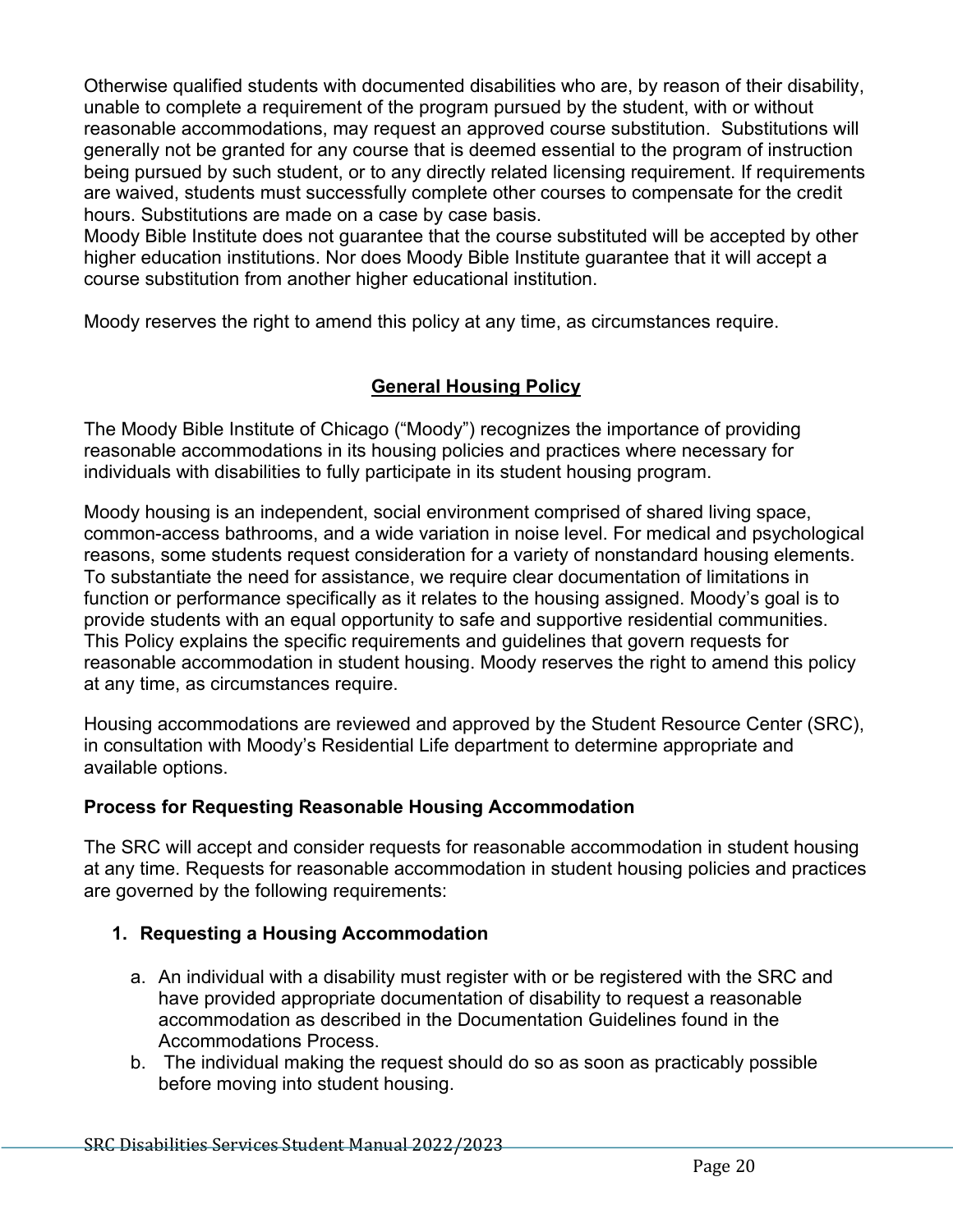- c. If the need for the accommodation arises when a student already resides in student housing, they should contact the SRC as soon as practicably possible.
- d. Once a request for housing accommodation is received, the SRC may request a meeting with the student to discuss the request.

# **2. Temporary vs. Permanent**

Housing accommodations may be approved on a temporary basis (for a particular semester or full academic year), or permanently throughout the student's tenure as a student at Moody. This determination is made on a case-by-case basis and will be communicated to the student at the time of initial approval. Temporary accommodations will need to be renewed each academic year or semester.

Moody reserves the right to amend this policy at any time, as circumstances require.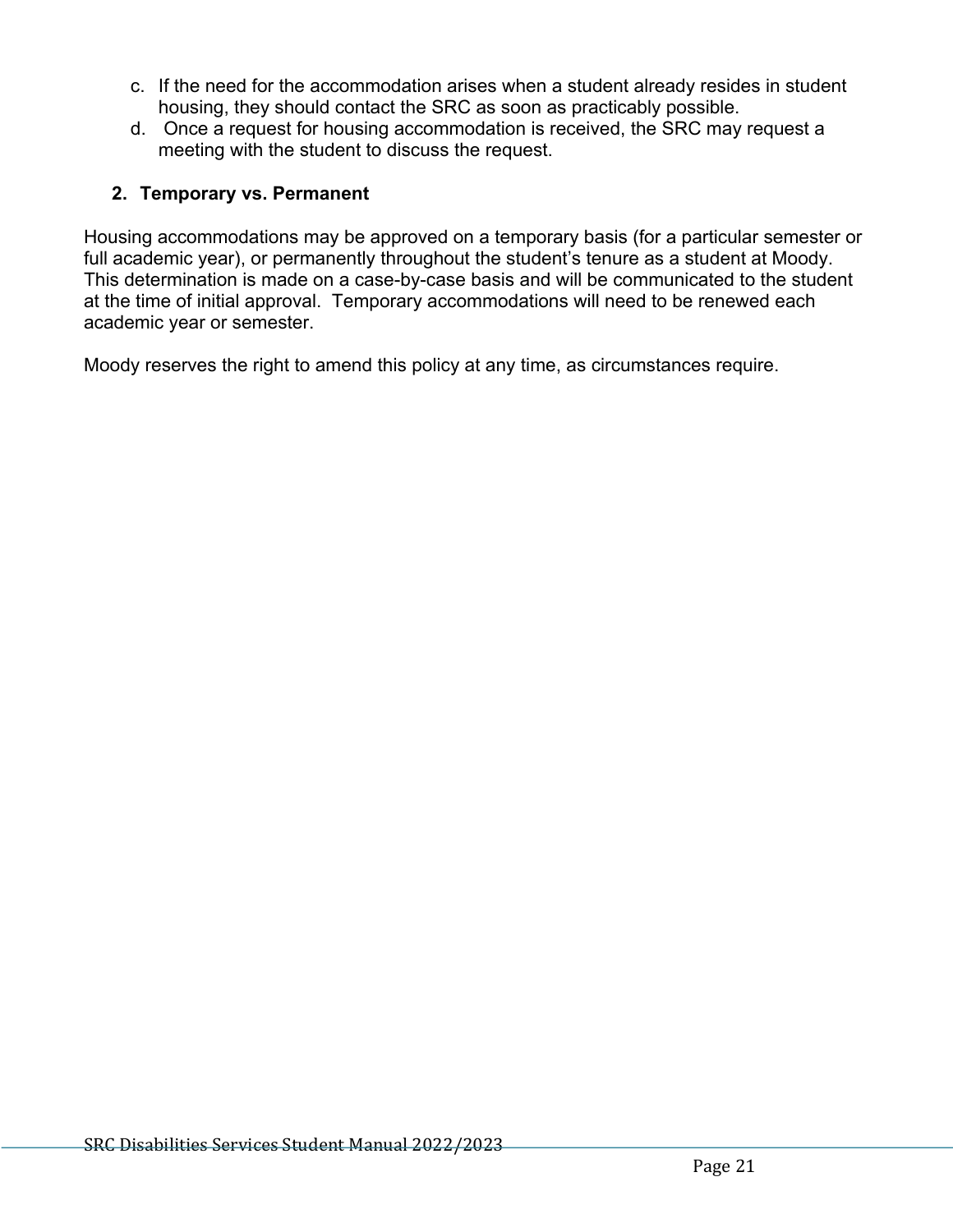#### **Temporary Accommodations**

Depending on the nature and functional limitations of a student's disability, students may be approved to receive temporary accommodations at the discretion of the Student Resource Center. Temporary accommodations shall not exceed the duration of one semester and are typically implemented to serve students with short-term physical or psychological impairments.

#### **Extended time on Assignments**

Students are expected and encouraged to meet deadlines for all assignments, assessments, projects, papers, exams, or other work product with a deadline (collectively, "assignments") and faculty has a right to establish late work policies. Some disabilities, however, may occasionally impact students' ability to complete an assignment by the stated deadline. In such cases, extension of deadlines for assignments may be considered an appropriate accommodation. If special consideration in meeting deadlines is needed, students must inform the Assistant Dean of the Student Resource Center (herein referred to as the Assistant Dean of SRC) and work with the instructor to determine the maximum extension that can be given before compromising the integrity of the course/program.

Whether or not an extended deadline is granted for a specific assignment, and the duration of any such extension, will take into account a number of factors, including but not limited to the interactive or participatory nature of a course, the relevant goals, learning outcomes, and faculty assessments associated with the respective assignment and deadline, and whether the fundamental nature of the course relies upon the deadline being met.

Some additional guidelines regarding accommodation-related adjustments to deadlines include the following:

- Extension of deadlines may not be reasonable if the assignments and associated deadlines are essential to participation in class and course goals.
- Agreed upon extensions should be specific and limited to a certain amount of time.
- Accommodation-related extensions are extensions *without* grade penalty. The faculty member's course-specific policy on late work (e.g., 10 points off a grade for each day late) will remain applicable to these students if they fail to meet an agreed upon disability-related extension or if they miss deadlines for other non-disability related reasons.
- Missed deadlines that are not related to the effects of a disability are not included in this accommodation and should be addressed according to the syllabus stated late work or missed deadlines policy(ies).
- Students who receive an extended-deadline accommodation from the Assistant Dean of SRC and have established a plan for how this accommodation is to be applied in their classes are still expected to notify faculty of the need for an extension for *each* assignment when the need arises. The accommodation itself does not establish a permanent accommodation for all assignments; rather the notification must be made and the accommodation will be applied only as or when needed under the guidelines established in the student's letter of accommodation (LOA) and in the existing plan for application of the accommodation in the particular course.
- A student who is experiencing significant challenges *regularly* (vs. episodically or occasionally) with meeting deadlines in a course should meet with the Assistant Dean of SRC to consider alternative strategies.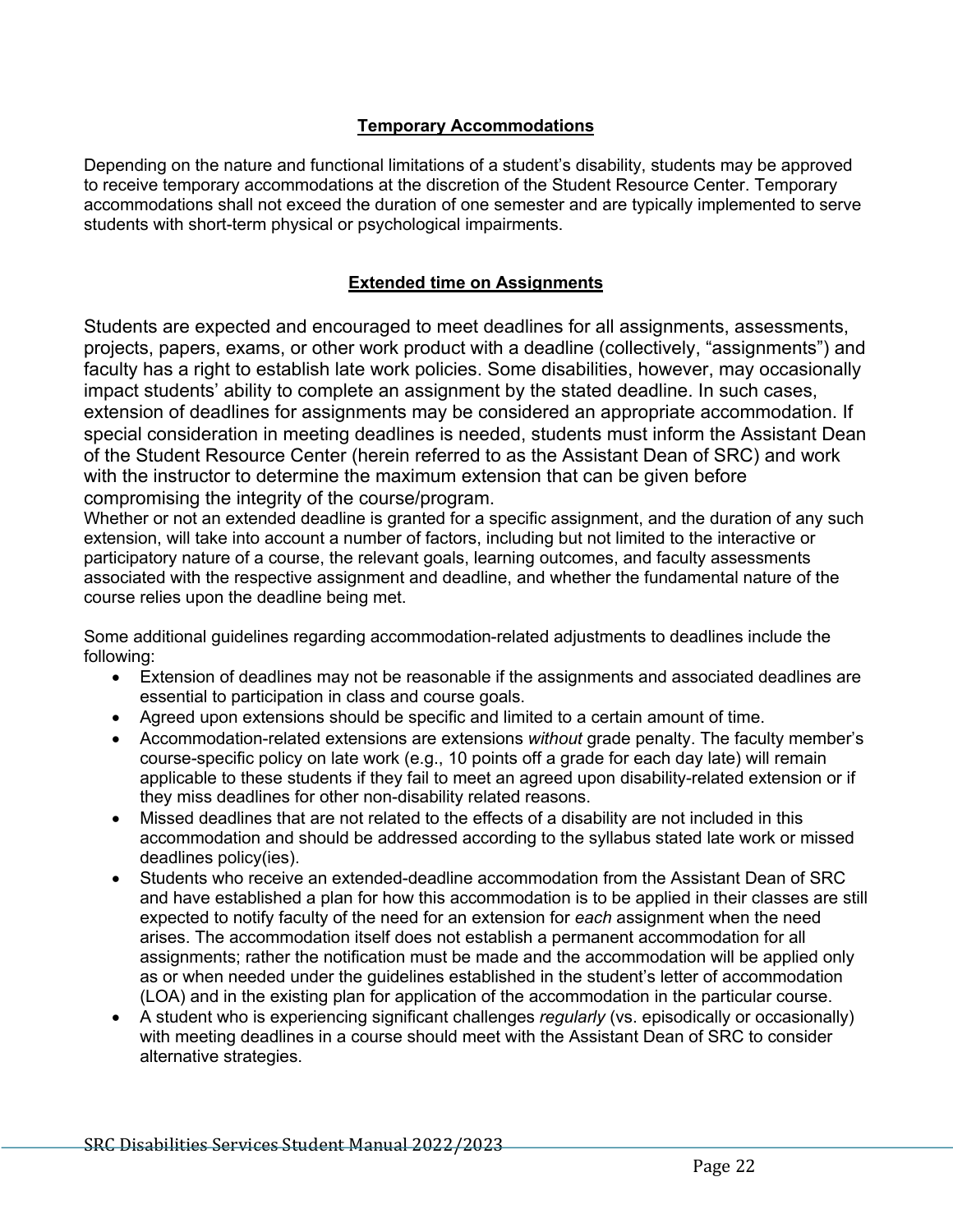Accommodations are not retroactive; in other words, presenting an LOA mid-semester would not reverse any of a student's missed deadlines prior to the faculty member's receipt of the letter and the opportunity to hold the initial accommodation meeting

#### STUDENT'S RESPONSIBILITIES

- Student registers with the SRC and provides appropriate documentation of the disability.
- Student discusses impact of his/her disability with Assistant Dean of SRC.
- If deemed an appropriate accommodation, extended assignment deadlines are included in the student's accommodation plan. Student schedules an initial planning meeting to discuss with professor in courses where an extended deadline may be needed to determine reasonable extensions, if needed.
- Student will contact the professor as soon as possible to inform the professor when a reasonable extension due to a disability is necessary.
- Student will adhere to the agreed upon plan and complete work within the agreed upon alternate timeline.
- Student will contact the Assistant Dean of the SRC as soon as possible with any questions or concerns.

#### ASSISTANT DEAN OF STUDENT RESOURCE CENTER RESPONSIBILITIES

- The Assistant Dean of SRC meets with the student or communicates by other means to discuss accommodation needs and to review the student's documentation.
- If the Assistant Dean of SRC establishes that reasonable extension of assignment deadlines is an appropriate accommodation, the following responsibilities also apply.
	- $\circ$  The Assistant Dean of SRC will obtain information from the student's faculty regarding how the accommodation is being implemented in their classes, and provide both the student and their faculty with a written description of the agreedupon plan for the accommodations, based on the initial planning meeting between professor and student.
	- o The Assistant Dean of SRC will address student/faculty questions and concerns regarding accommodations, and shall attempt to resolve disagreements between faculty and students over the application of such accommodations.
	- $\circ$  To the extent such disputes are not able to be resolved by the Assistant Dean of SRC, students have the right to file a grievance through Moody's disability grievance procedure.

#### **Extended Testing Time & Other Testing Accommodations**

Depending on the nature and functional limitations of a student's disability, the student may be eligible for extended testing time and/or a reduced distraction environment for tests. This is accommodated in the SRC's Test Center, Smith third floor, Chicago. For other campuses, please discuss this with the SRC.

The following is an outline for the SRC's extended testing time procedure: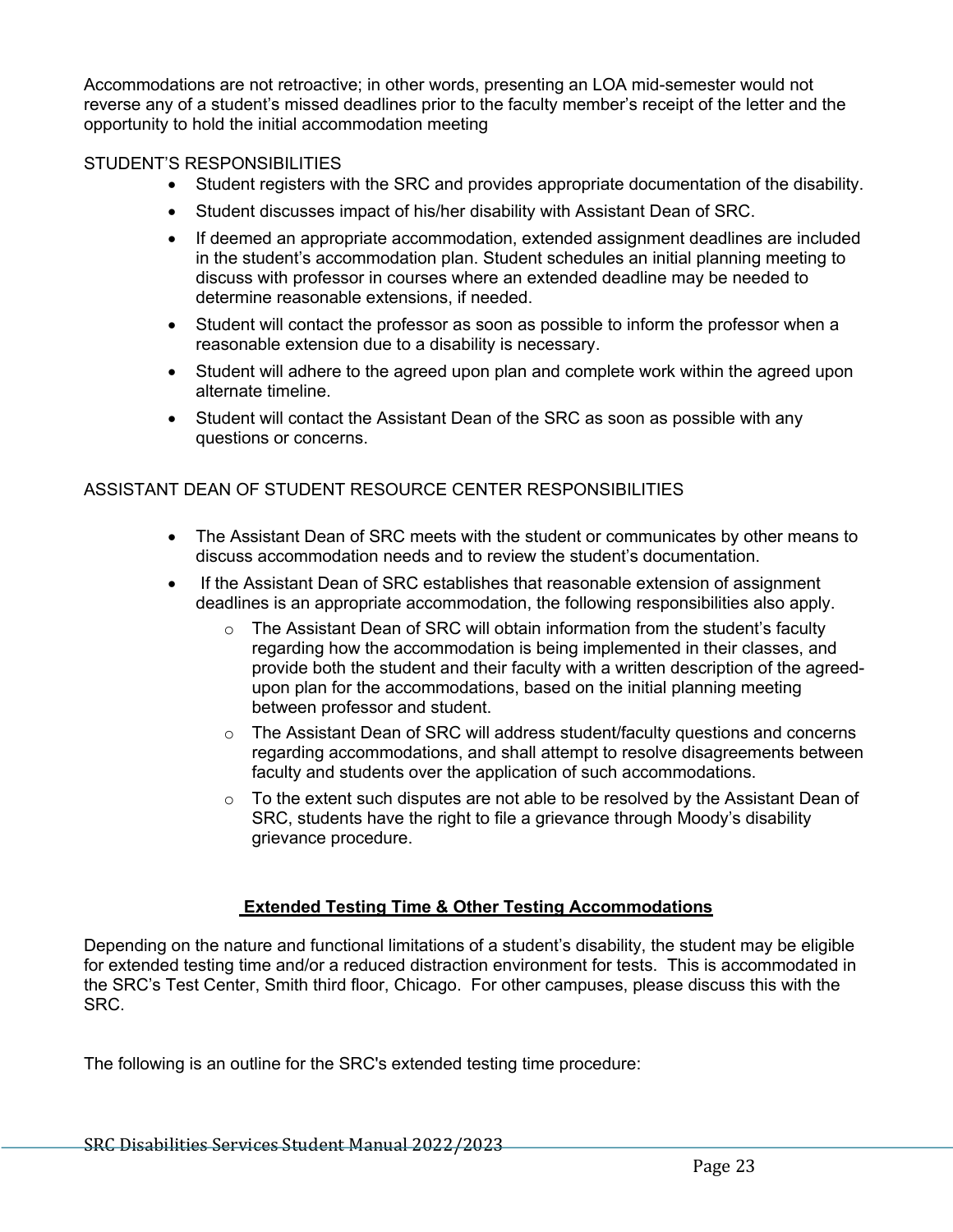- 1) Students requesting extended testing time and/or a reduced distraction environment for tests must first register with the SRC and provide the requisite documentation of the student's disability. Because of the time-sensitivity of this particular accommodation, students are encouraged to register with the SRC as early as possible.
- 2) In many instances, extended testing time allows a student one and a half to double time to take exams. For example, if an exam is allotted for one hour, the student will receive an hour and a half to complete the exam.
- 3) **If the student's request for testing accommodations is approved, the student must have notified their instructor with their Letter of Accommodation at least 10 class days prior to the exam so the timer can be adjusted in Canvas by the instructor.**
- 4) Special accommodations such as a lamp, computer, enlargement, reader, or transcriber for on campus students are available though the SRC test center and typically require at least 10 class days' prior notice to the SRC. You must make an appointment with the SRC test center at 312-329-4476 or studentresourcecenter@moody.edu.

# **Equipment**

Depending on the nature and functional limitations of a student's disability, the student may be eligible for certain equipment that can assist students with disabilities in their educational endeavors. Students who need the accommodation of special equipment must come into the Student Resource Center (SRC) (Smith Hall third floor, 304) and fill out a special request form. The student is responsible for the equipment until it is returned to the SRC or their SRC representative and may be responsible for the replacement cost of any equipment that is lost or damaged while in the student's possession. Equipment not returned by the end of the school year (spring semester) will be considered lost and the student will be billed at the equipment's replacement cost. Students going to school during the summer semester will need to fill out a new request for equipment.

#### **Computers with Adaptive Programs**

Depending on the nature and functional limitations of a student's disability, the student may be eligible to access Kurzweil software that is available in the Chicago campus library on our library computers. This software allows digital files of your required reading material to be read audibly as the student reads along with the text. This software may also be installed onto a student's personal computer by making a request to their SRC representative (this includes all campuses and distance learners).

Also at the Chicago campus, JAWS software is available for students with visual impairments to navigate the library's disability station computer more easily.

Additional requests for adaptive technology may be arranged if necessary with the SRC or your SRC representative.

#### **Note Taking**

Depending on the nature and functional limitations of a student's disability, the student may be eligible to receive note taker assistance. The Student Resource Center (SRC) typically offers to arrange for a class peer to copy their notes for the student. The peer may request for the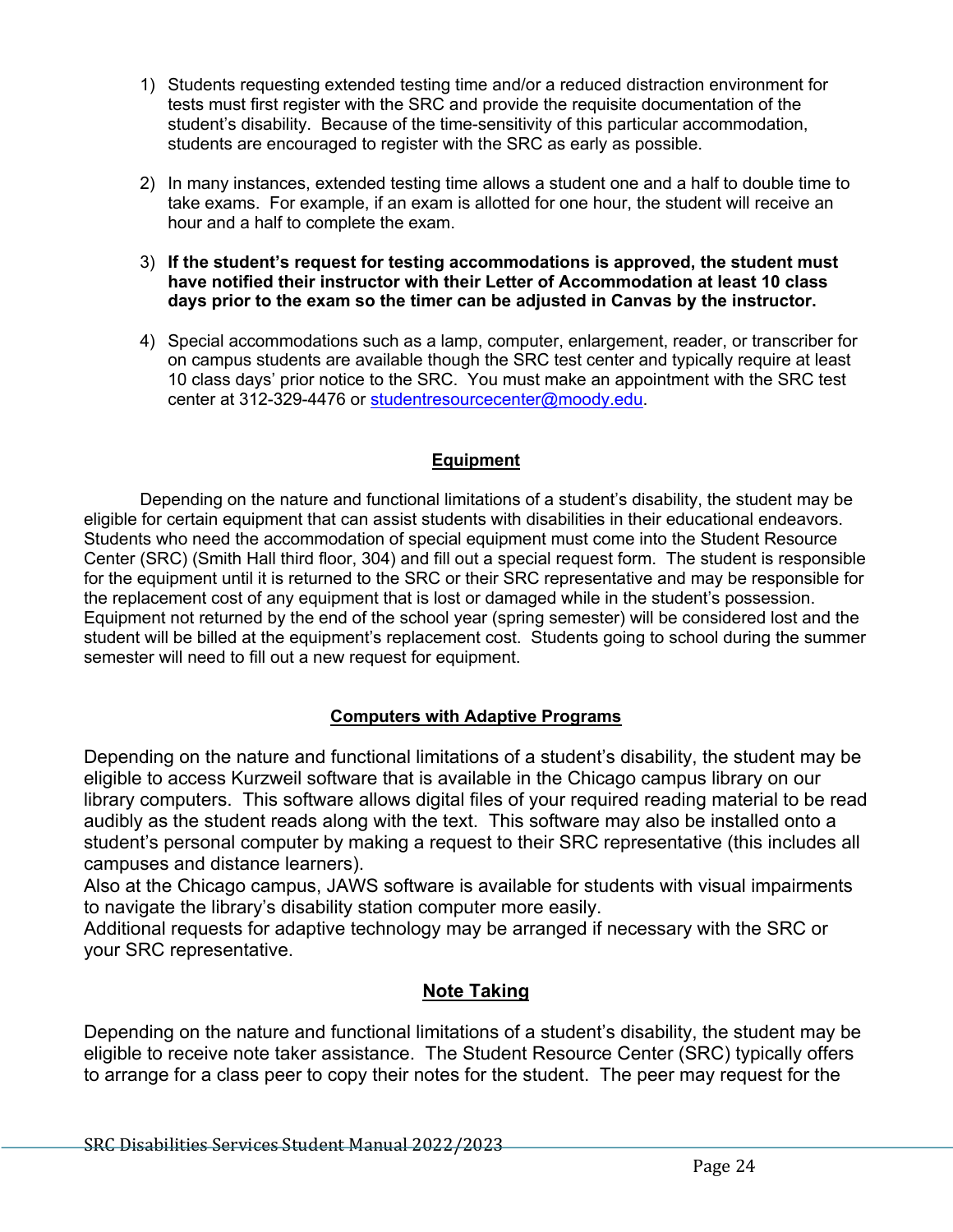notes to be copied at the SRC office, Smith Hall, third floor, or as arranged by your local SRC representative.

Moody reserves the right to amend this policy at any time, as circumstances require.

# **Classroom Accommodations**

Depending on the nature and functional limitations of a student's disability, the student may be eligible to receive classroom accommodations. Students who would like to request classroom accommodations are encouraged to inform the Student Resource Center (SRC) of the need as early as possible. This is especially important for those who need classroom layout changes. Examples of classroom accommodations may include:

- $\triangleright$  Physical locations of classes and new room assignments;
- $\triangleright$  Assistance with certain academic assignments;
- $\triangleright$  Preference of class seating;
- $\triangleright$  Modification of desks and tables.

**The SRC can best provide assistance to students who give advanced notice. Students requesting the accommodation of a classroom change should contact the SRC immediately after registration, or as soon as the need for accommodation arises. Please note that last minute room changes, and modifications of desks or tables are frequently difficult to accommodate and may not be possible until a few weeks into the semester.**

**Students who are unsure what particular accommodation is needed should contact the SRC to schedule an appointment to discuss possible options.**

# **Physical Modifications**

Students with disabilities who believe that they need physical modifications to Moody's facilities (e.g. residence halls, classrooms, and parking areas) as an accommodation must inform the SRC about these requests as soon as possible for consideration. At times, some physical/structural modifications to Moody facilities require reconstruction and/or ordering special equipment that take some time to complete.

# **Meal Plan Related Accommodations**

Depending on the nature of a student's disability, a student may be eligible to receive a change to or an exemption from the mandatory Moody meal plan. In order to receive an exemption or change from the Moody meal plan, students must complete a meal plan exemption form available from the SRC and supply supportive documentation from a qualified professional. Forms must be submitted by the end of the fourth week of the semester. There is a two-week processing time for the application, so please be certain the documentation submitted establishes the presence of a disability, identifies the functional impact to the student, and explains the link between the functional impact and need for an exemption or modification to the Moody meal plan. If additional documentation is needed, the process will be delayed.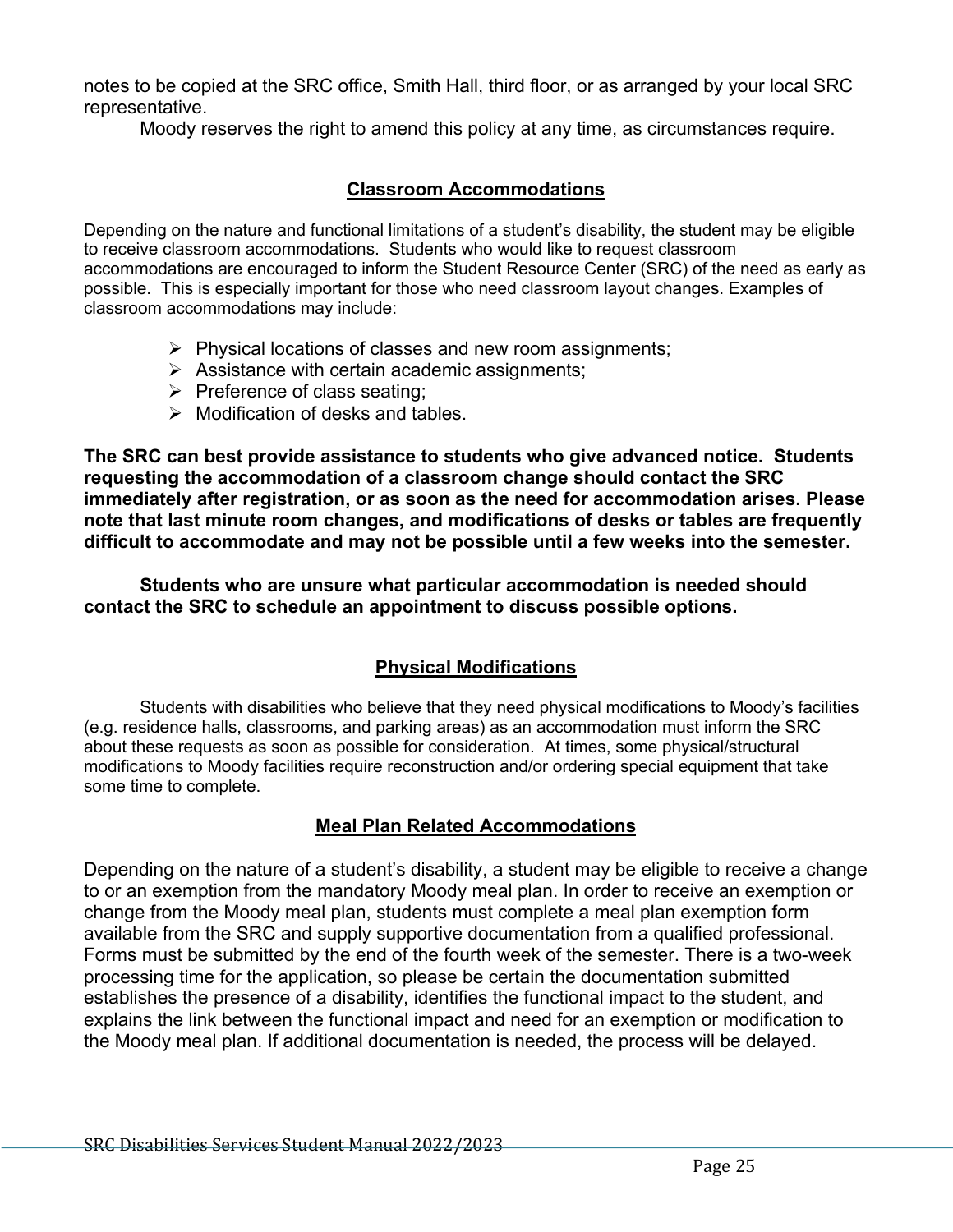Requests to change or be exempt from the Moody meal plan must be made during the first four weeks of the semester start, or as soon as possible after the need for the accommodation arises. Any applications received after that time will be processed for the following semester.

# **Disability Accommodations for Study Abroad Programs**

Eligibility:

Students who require academic, housing and/or other disability-related accommodations while studying abroad must register with the Student Resource Center (SRC), if not already registered and complete the eligibility process.

Although Moody cannot guarantee the accessibility of all study abroad sites, specific services may be arranged at a given site, depending on when the student notifies the SRC of his or her specific needs. Accommodation planning in the study abroad context often requires extra preparation time. The earlier the student begins the process, the more likely the SRC will be able to find a suitable accommodation.

Students should fully research study abroad programs offered at Moody and consider both their educational goals and specific accommodations they may need to participate in and meet the study abroad program standards.

We encourage students who anticipate specific accommodation requests for study abroad programs to carefully consider the following questions:

- What are the physical environments like in your host country?
- Is learning mainly from lecture, readings, independent research, etc.?
- How are the assignments different from coursework provided in the U.S.?
- If you need to see a doctor or therapist for psychological concerns while abroad, have you established this contact prior to departure?
- Will you need note takers for class?
- Will you need a mobility assistant to help you?
- What is the accessibility of the housing and city (elevators, bathrooms, classrooms, housing, transportation, etc.)?
- What kind of field trips might your program go on? Are they accessible?
- If field trips are not accessible and are required for the course, will alternative access (video footage, online resources) be available?
- Will you need extended time on assignments or exams?
- If you need to take medication abroad, have you checked with the embassies of your destination countries as to prohibited items? A listing of foreign embassies and consulates in the U.S. is available on the Department of State's website.

Students should also keep in mind that other cultures may provide disability access in a different way. Researching and preparing for this beforehand and being flexible and open to different ways of accommodating your disability may help you avoid difficulties abroad.

# CHANGE OF INFORMATION

If a student drops a class for which he or she was receiving an accommodation, no longer needs a particular accommodation, moves, or changes his or her email address or phone number, he or she must notify the SRC, either by a letter to the Disability Coordinator or by